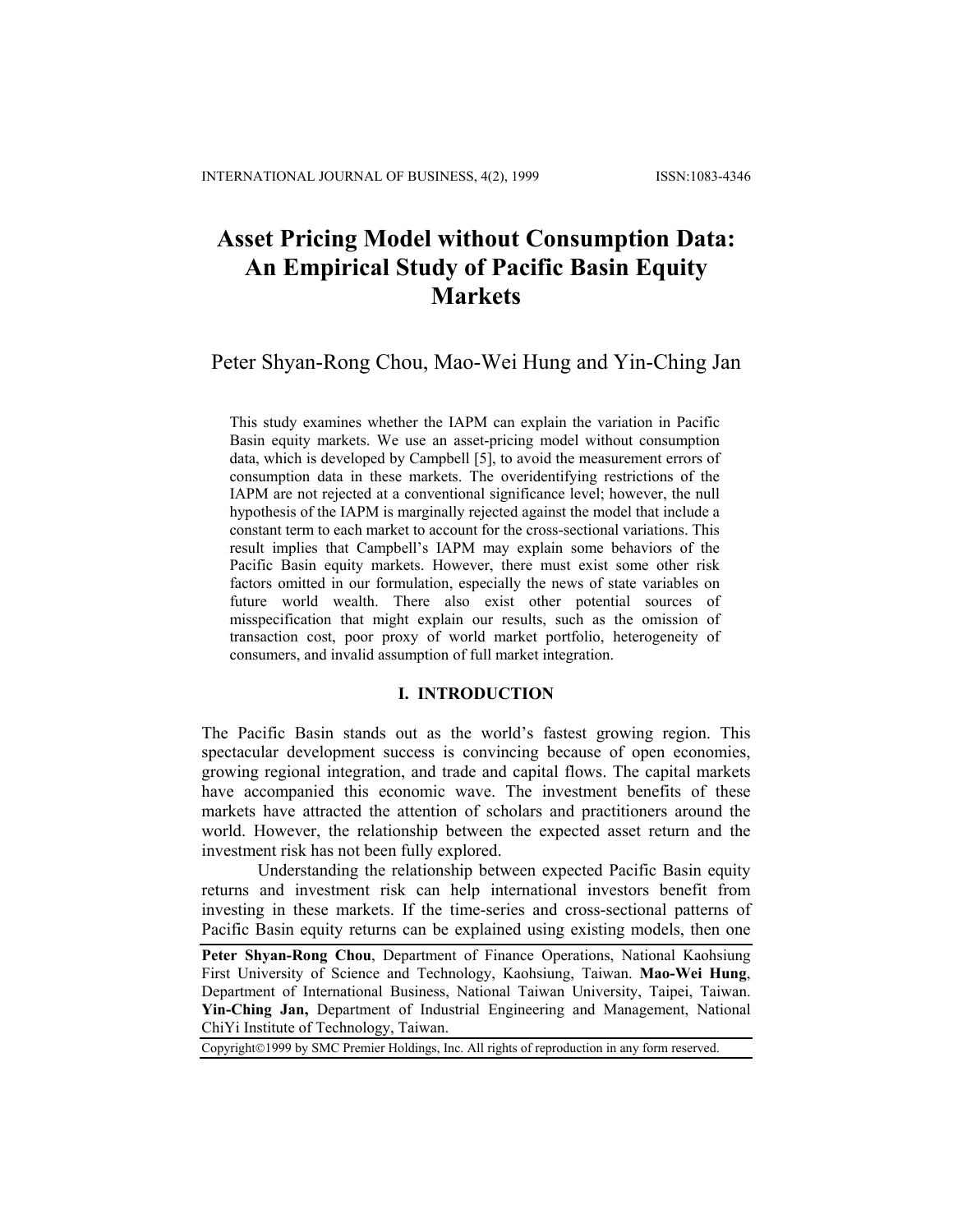can easily identify the risk factors, and construct a desirable portfolio. The purpose of this paper is to examine whether the behavior of Pacific Basin equity returns can be explained using the Intertemporal Asset Pricing Model (IAPM) without consumption data, which is developed by Campbell [5].

Financial economists typically attribute the expected asset return to the covariance between the asset return and the typical investor's consumption, because the consumer wants to maximize his lifetime utility, which depends on the consumption. The Consumption Capital Asset Pricing Model of Lucas [22] and Breeden [3] has been the subject of extensive empirical studies relating the behavior of expected asset returns to the covariance between realized returns and consumption growth. Most studies use a time- and state- separable power utility function of a nondurable consumption good. However, this approach has led to the so-called equity premium puzzle of Mehra and Prescott [24] and the risk-free rate puzzle of Weil [28]. Moreover, the direct test of their Euler equations is also rejected; see, e.g., Hansen and Singleton [14].

Researchers have attempted to resolve these puzzles by using the nonexpected utility functions of Kreps and Porteus [19,20], which allow the separation of the coefficient of relative risk aversion and the elasticity of intertemporal substitution. This class of recursive, but not necessarily expected utility, preference over intertemporal consumption is developed by Epstein and Zin [8] and Weil [29]. Thus, researchers have integrated into the IAPM this kind of preference to examine the linkage between asset returns and consumption growth. However, the results are mixed. Giovannini and Jorion [11] reject the restrictions implied by the Euler equation. Weil [28] shows that relaxing the parametric restriction between the coefficient of relative risk aversion and the elasticity of intertemporal substitution do not suffice to solve the equity premium puzzle. The results of Epstein and Zin [9] provide some evidences against their own model for nondurable goods and services. Combining non-expected utility functions and modification of market fundamentals, however, Hung [17] shows that the non-expected utility is capable of exactly matching the means of the risk-free rate and the risk premium.

The problems of using consumption data to test the restriction of the Euler equation are that there may exist measurement errors, e.g., Wheatley [30], and poor proxy of the agent's consumption by aggregate consumption, e.g., Mankiw and Zelds [23] and Campbell and Kyle [7]. Recently, Campbell [5] presents an IAPM without consumption data, which is based on the Epstein and Zin [8] and Weil [29] type of preference. Campbell uses log-linear approximation of the budget constraint to eliminate consumption data, resulting in a tractable and empirically implementable IAPM. Although this model resembles the equilibrium model of Merton [25], the risk factors are defined as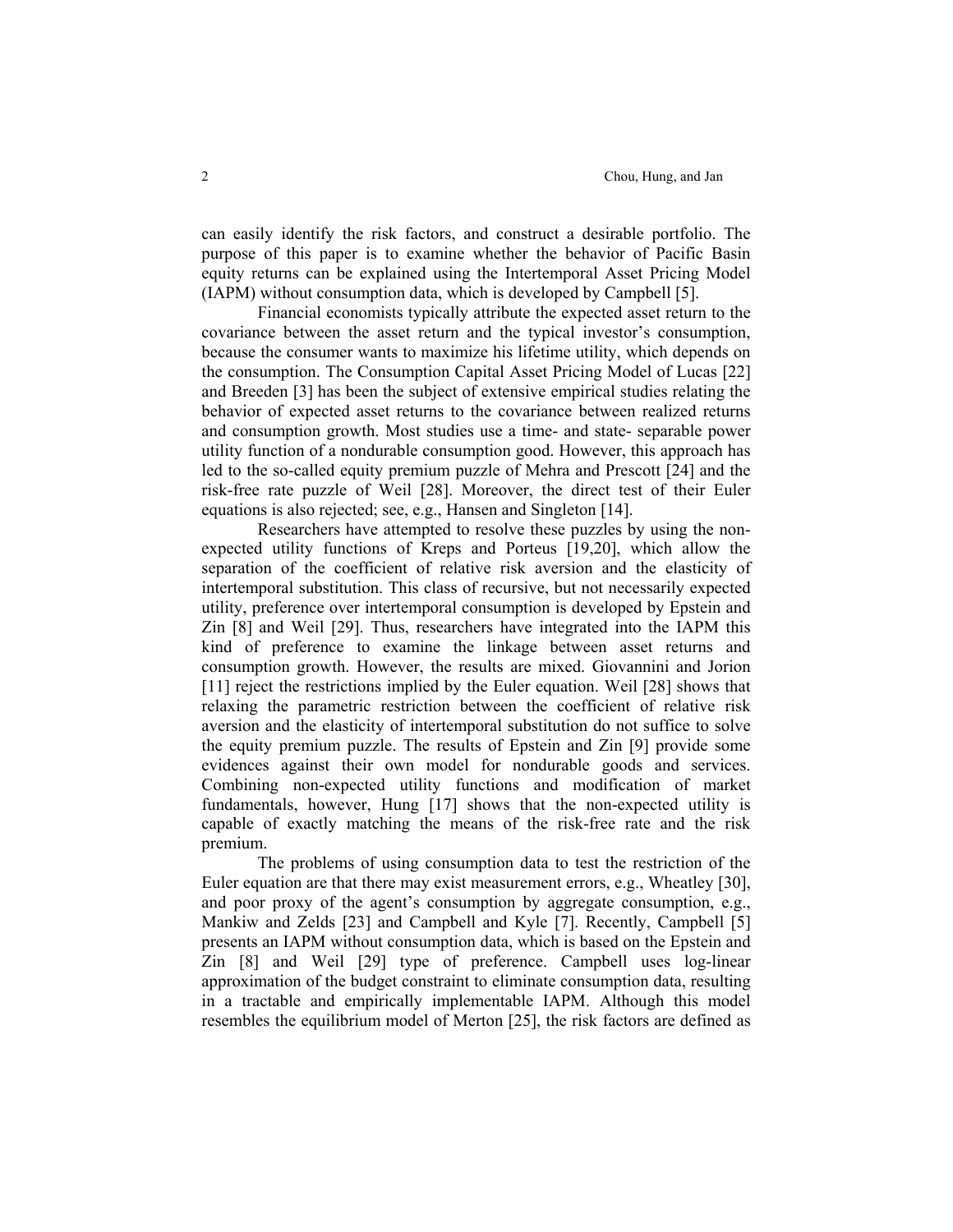the impact of news of economic variables on future total wealth.

Three previous papers, as far as we know, have used Campbell's IAPM to examine the U.S. stock market returns. Campbell [6] attempts to apply his own model to examine the coefficient of relative risk aversion with the introduction of human capital. Hardouvelis *et al.* [15] also use the same model to compare model with explicitly pricing consumption risk. Li [21] proposes a time-varying conditional covariance's approach to test the Campbell's IAPM and the IAPM without constraining the parameters of factor risk prices. All the results show that Campbell's IAPM fit the data slightly better than IAPM without imposing restriction on risk prices; however, the goodness-of-fit test and likelihood ratio test of the model are generally rejected.

The measurement error of consumption data in Pacific Basin markets must be more serious than that of the U.S. market. This is the reason why we use the IAPM without consumption data to examine the behavior of Pacific Basin equity markets. Ours results show that the model cannot be rejected at a conventional significance level. However, when we test the null hypothesis of Campbell's IAPM against the model by adding a constant term to each market to account for cross-sectional variation in the Pacific Basin equity markets, Campbell's IAPM is marginally rejected. Using the non-expected utility function does not help the IAPM without consumption data to explain the risk premium in these markets. There must exist some other risk factors that are omitted in our formulation affecting the risk premium of Pacific Basin equity markets. Therefore, the distinct risk factors that exist in each market must be identified to fully explore the risk premium in the Pacific Basin equity markets.

The next section reviews the properties of the Campbell's IAPM and presents an approach to test the model. Section 3 describes the data and summary statistics. Section 4 presents empirical results from estimating and testing Campbell's IAPM. Concluding remarks are found in Section 5.

#### **II. Methodology**

The asset pricing model of Campbell [5] lies in two features: one is to loglinearize dynamic budget constraint and substitute covariance between asset return with consumption growth out the Euler equation of non-expected utility model; another is to use a first-order vector autoregression (VAR) of Campbell [4] to capture the revisions in discounted innovation of forecast future market return. If the asset return and consumption growth are jointly log-normal, following the studies of Hardouvelis *et al*. [15] and Li [21], the expected excess return becomes: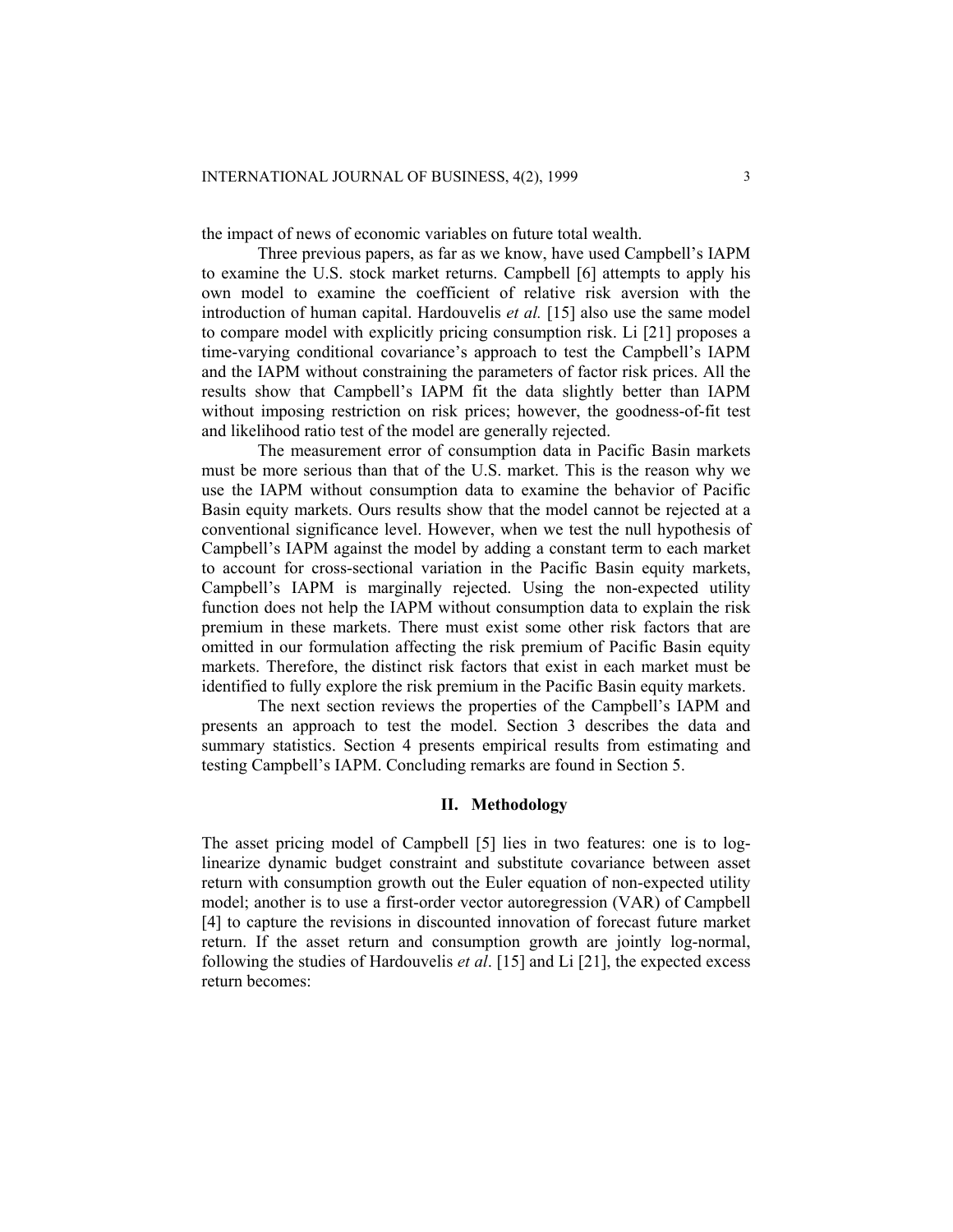4 Chou, Hung, and Jan

$$
E_{t}(R_{i,t+1}/\Omega_{t}) - R_{f,t+1} \approx [\gamma + (\gamma - 1)\lambda_{1}]V_{im} + (\gamma - 1)\sum_{k=2}^{K} \lambda_{k} V_{ik},
$$
 (1a)

$$
E_{t}(R_{i,t+1} / \Omega_{t}) - R_{f,t+1} \approx [\gamma + (\gamma - 1 - \delta)\lambda_{1}]V_{im,t} + (\gamma - 1 - \delta)\sum_{k=2}^{K} \lambda_{k} V_{ik,t}.
$$
 (1b)

In the above equations,  $E_t(\bullet/\Omega_t)$  represents expectation given the information set  $\Omega_t$  at time t.  $R_{i,t+1}$  and  $R_{f,t+1}$  denote the simple compounding return on risky asset i and risk-free asset from t to  $t + 1$ . V<sub>ab</sub> represents covariance of a with b.  $\gamma$  is the coefficient of relative risk aversion (CRRA).  $\sigma$  is the elasticity of intertemporal substitution.  $\delta = \psi(\gamma - 1/1 - \sigma)$ , where  $\psi$  is a constant parameter that relate the covariance of the market return with consumption growth to expected log real market return  $r_{m,t+1}$ .<sup>1</sup>  $\lambda = eI \rho A (I - \rho A)^{-1}$ , where  $\rho$  can be interpreted as a constant ratio of invested wealth to total wealth, A is a kxk coefficient matrix of a VAR model, and el is a k-element vector whose first element is unity and whose other elements are all zero.  $\lambda$  is proposed to measure the impact of each news of state variables on the future market return.

Equations (1a) and (1b) are the Campbell's K-factor asset pricing model under the assumptions that asset return and consumption growth are conditional homoskedasticity and heteroskedasticity, respectively. The first factor is the innovation in the market return, while the other factors are innovations in variables that consumers use to forecast the return on the market.

To investigate the asset-pricing model without consumption data for Pacific Basin equity markets, we combine a first-order VAR model with Equations (1):

$$
\varepsilon_{t+1} = z_{t+1} - Az_{t+1},
$$
\n
$$
e_{i,t+1} = R_{i,t+1} - R_{f,t+1} - [\gamma + (\gamma - 1)\lambda_1]r_{i,t+1}\varepsilon_{1,t+1} - (\gamma - 1)\sum_{k=2}^{K} \lambda_k r_{i,t+1}\varepsilon_{k,t+1},
$$
\n(2)

in the case of homoskedasticity, and

$$
\begin{aligned} \varepsilon_{t+1} &= z_{t+1} - Az_{t+1}, \\ \varepsilon_{i,t+1} &= R_{i,t+1} - R_{f,t+1} - [\gamma + (\gamma - 1 - \delta)\lambda_1] r_{i,t+1} \varepsilon_{i,t+1} - (\gamma - 1 - \delta) \sum_{k=2}^{K} \lambda_k r_{i,t+1} \varepsilon_{k,t+1}, \end{aligned} \tag{3}
$$

in the case of heteroskedasticity, where  $\varepsilon_{t+1}$  and  $e_{i,t+1}$  are innovations, and  $z_t$ ,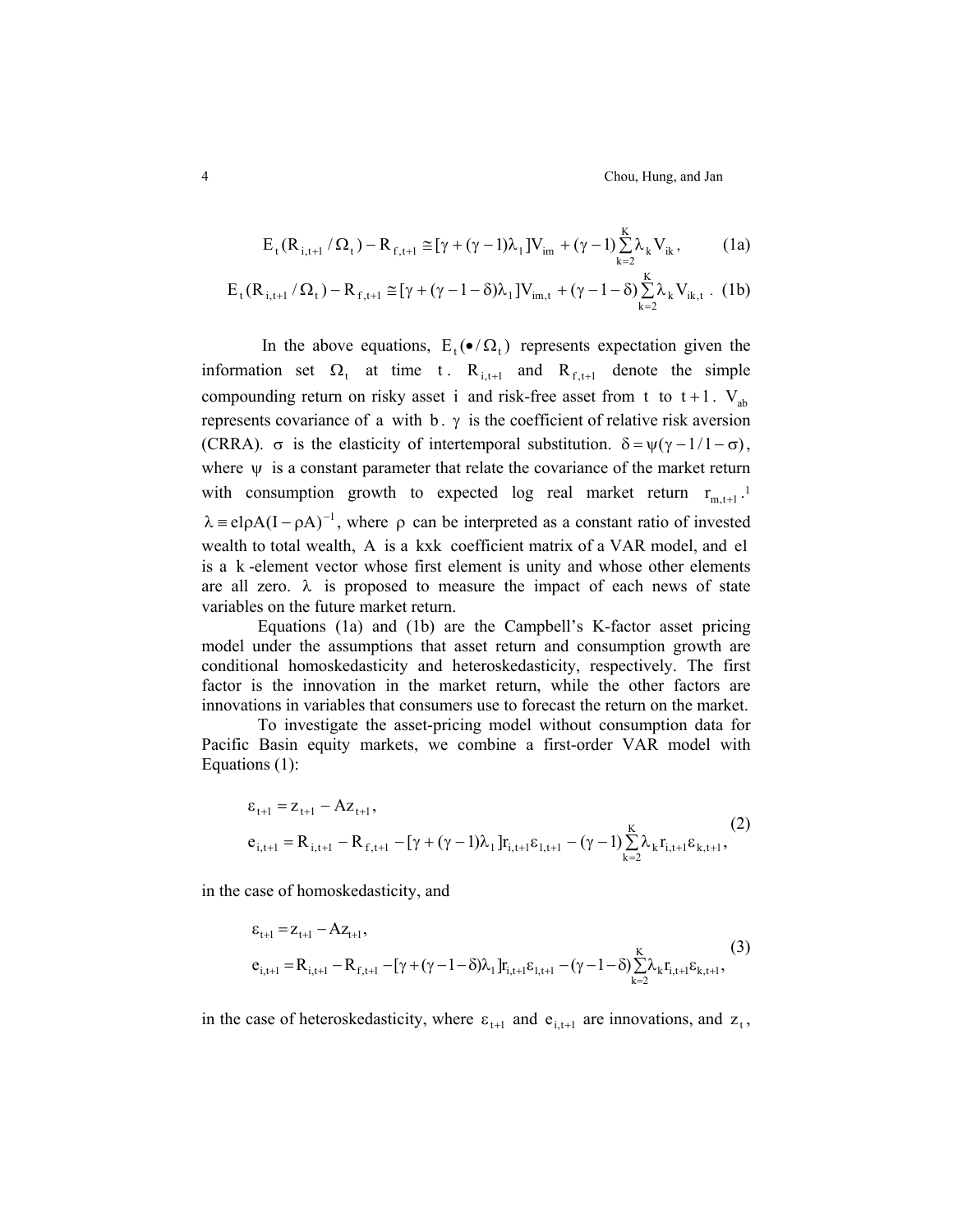a subset of  $\Omega_t$ , is the information consumers used to form their expectations.

Let  $h_{t+1} = (\varepsilon_{t+1}, e_{t+1})$ . Under rational expectations, (2) and (3) imply that  $E_t(h_{t+1}/z_t) = 0$ . Therefore, Hansen's [13] generalized method of moment  $n(k + 1) + k - 1$  and  $n(k + 1) + k - 2$  overidentifying restrictions in the case of (GMM) estimation can be used to estimate the system equations. 2 If there are n portfolios to be examined, there will be  $(k + 1)(k + n)$  orthogonality conditions, where we add a constant to the lagged  $k$ -element state vector  $z_t$  to form instrumental variables. With  $k^2 + 1$  and  $k^2 + 2$  parameters, there will be homoskedasticity and heteroskedasticity, respectively. Hence, we can test the adequacy of Equations (2) and (3) using Hansen's J statistic, which is asymptotically distributed as chi-squared  $(\chi^2)$  with the number of degrees of freedom equal to the number of overidentifying restrictions.

If Campbell's IAPM can describe the behavior of the Pacific Basin equity markets exactly, there should be no other factors can provide more explanations to the variation of these markets. However, the different markets in the Pacific Basin may have cross-sectional variations, which cannot be accounted for by Campbell's IAPM, such as effects of market segmentation or political risk. If there are another factors that can affect the expected return of these markets, these factors can be added to the model to get a more explanatory power. Therefore, we add a constant term to each market asset pricing equations (2) and (3) to account for the cross-section variations, i.e.,

$$
\varepsilon_{t+1} = z_{t+1} - Az_{t+1},
$$
\n
$$
e_{i,t+1} = R_{i,t+1} - R_{f,t+1} - k_i - [\gamma + (\gamma - 1)\lambda_1]r_{i,t+1}\varepsilon_{i,t+1} - (\gamma - 1)\sum_{k=2}^{K} \lambda_k r_{i,t+1}\varepsilon_{k,t+1},
$$
\n(4)

and

$$
\varepsilon_{t+1} = z_{t+1} - Az_{t+1},
$$
\n
$$
e_{i,t+1} = R_{i,t+1} - R_{f,t+1} - k_i - [\gamma + (\gamma - 1 - \delta)\lambda_1]r_{i,t+1}\varepsilon_{1,t+1} - (\gamma - 1 - \delta)\sum_{k=2}^{K} \lambda_k r_{i,t+1}\varepsilon_{k,t+1}
$$
\n(5)

for the homoskedasticity and heteroskedasticity model, where  $k_i$  are constant parameters for each market.

If Campbell's IAPM can explain the behavior of Pacific Basin equity market returns correctly, all the constant terms should be equal to zero. Thus, we can use the likelihood ratio test of Newey and West [27] to test the null hypothesis that all the constant terms in Equations (4) and (5) are all equal to zero. This test is conducted as follows. First, we estimate Equations (4) and (5),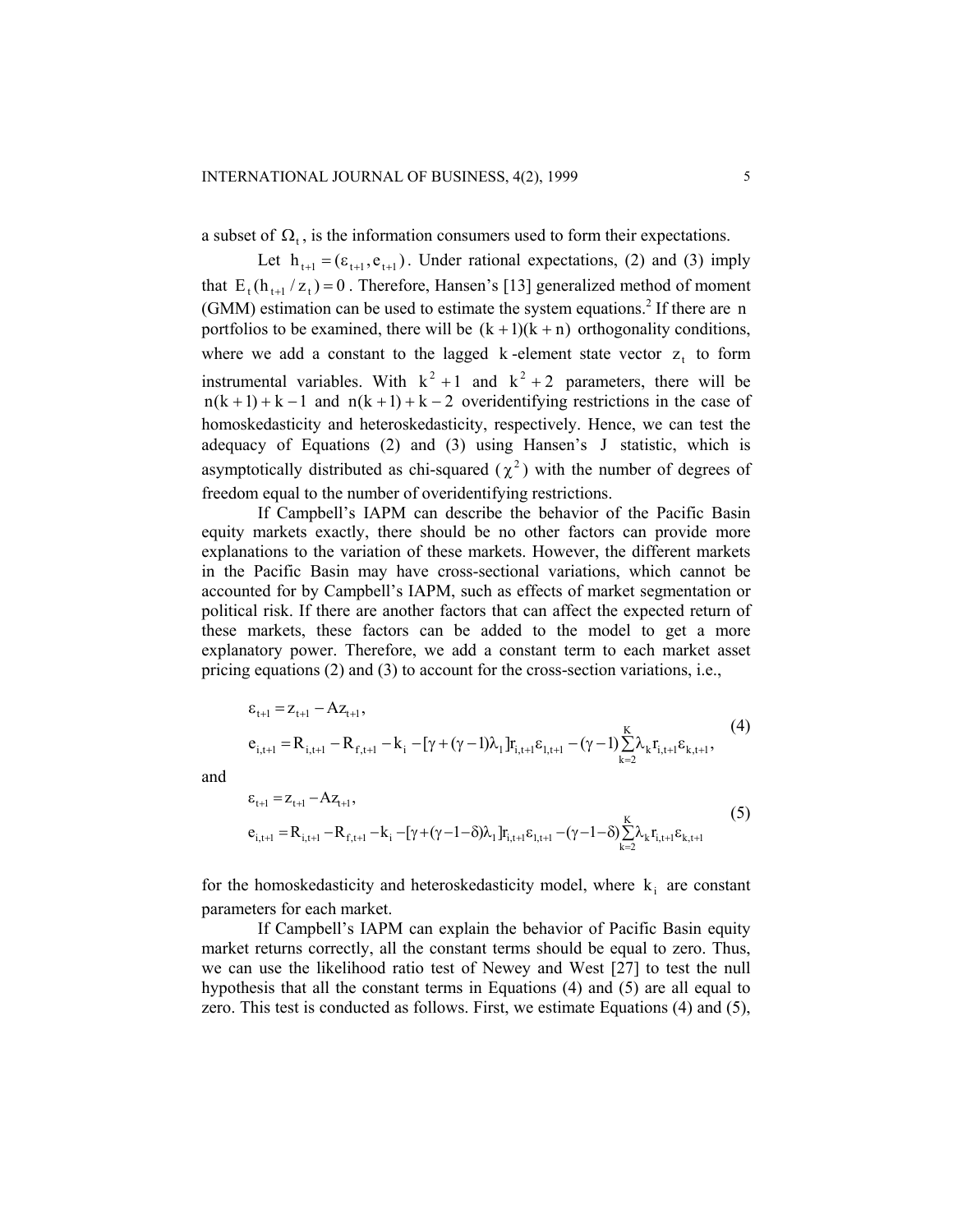which are the unconstrained model, and hold the weighting matrix. Second, Equations (2) and (3), which constrain all the constant terms equal to zero, are estimated using the unconstrained weighting matrix. The difference between the J statistic for these two models is distributed as  $\chi^2$  with the number of degrees of freedom equal to the number of parameters been constrained.

To get a more powerful test of Campbell's IAPM, Hardouvelis, *et al.*  [15] also test the adequacy of Equations (4) and (5). However, they only use the Wald test. Li [21] uses the same likelihood ratio test of Newey and West [26] to verify the correctness of Campbell's IAPM. Nevertheless, the work of Li focuses on the multiple comparison among Campbell's homoskedasticity model, heteroskedasticity model, and IAPM without imposing restriction on the parameters of risk price.

## **III. DATA AND SUMMARY STATISTICS**

We examine six equity markets: Hong Kong, Japan, South Korea, Malaysia, Thailand, and the U.S. The data of the Asian Pacific markets are drawn from the Pacific-Basin Capital Markets (PACAP) databases, while the U.S. data come from the German and International Financial (GERFIN) database. The market returns from the PACAP database are value weighted market returns with cash dividend reinvested, and the market return for the U.S. is the monthly change rate of Standard and Poor's 500 composite Share Index (S&P500). Available monthly data cover the period from April 1980 to December 1993, which contains 165 observations.

All the market returns are converted into numeraire currency, the U.S. dollar. The excess equity market return is the return on that market converted into dollars minus the U.S. one-month nominally risk-free rate, which is the Fama/Bliss risk-free rate from the Center for Research in Security Prices (CRSP). The real equity market return is the return on that market converted into dollars minus the inflation rate, which is the monthly growth rate of the U.S. Consumer Price Index.<sup>3</sup>

The state variables are the information consumers use to forecast the future world market portfolio. Many researchers have found that some economic variables can capture the dynamics of the world market portfolio. Following Campbell [6], Hardouvelis *et al.* [15], and Li [21], we choose the lagged Morgan Stanley Capital International (MSCI) world log real market return, the lagged S&P500 dividend yield (USD), and the lagged U.S. term premium (TB3) which is the difference between the return on 3-month treasury bill and 1-month treasury bill as state variables.<sup>4</sup>

Table 1 presents the summary statistics for the excess equity returns.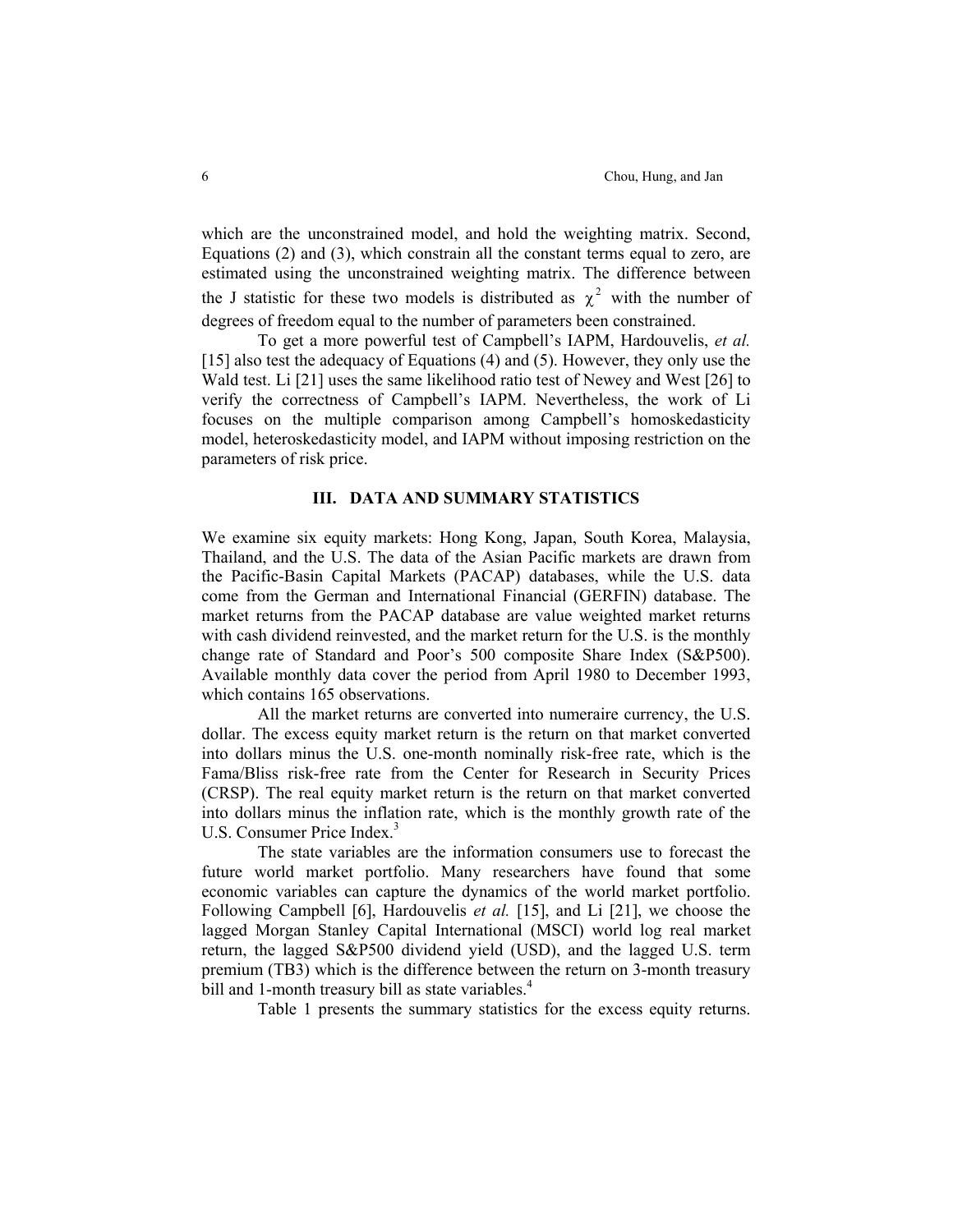The means, standard deviations, reward to risk ratios, and autocorrelation are shown in Panels A for excess returns. All the excess returns of the five Asian Pacific markets are higher than those of the U.S. and MSCI world market. The highest return appears in Hong Kong, while the U.S. shows the lowest return. However, the higher return takes the price of the higher standard deviation. When the average returns are divided by the standard deviations, the reward to risk ratios of the five Asian Pacific markets are still above those of the U.S. and the MSCI world market.

The excess returns of Malaysia and Thailand show a significant firstorder autocorrelations. The development of these two equity markets is slower than the others. Moreover, Bessembinder and Chan [2] have shown that technical analysis could gain abnormal returns in Malaysia and Thailand. Consequently, it is not surprising that these two markets have a significant firstorder autocorrelation. While the Korean return has a very low first-order autocorrelation, it exhibits a significant second order autocorrelation.

The unconditional correlation matrix for excess market returns is shown in Panel B of Table 1. Except for Japan, the equity returns from the other four Asian Pacific countries are less correlated with the world market than the U.S. is. The U.S. and Japan show a 0.58 and 0.73 correlation with the MSCI world return, respectively. Among the markets, only the U.S. and Japan are included in the calculation of the MSCI world index. Hence, these two markets display high correlation with the MSCI world index.

Table 2 displays some statistics for state variables. The S&P500 dividend yield and term premium exhibit significant first-order autocorrelation. In addition, the higher order autocorrelations of the S&P500 dividend yield decrease exponentially, suggesting an autoregressive process pattern. We use the Phillips-Perron [27] test to examine the null hypothesis of the existence of a unit root. Although the tests of the term premium and log real world return are rejected when constant and trend are included with truncation at lag 1, the test for the S&P500 dividend yield is not rejected at a 5% significance level. The lack of rejection in the S&P500 dividend yield might result from its method of construction, which is a moving average.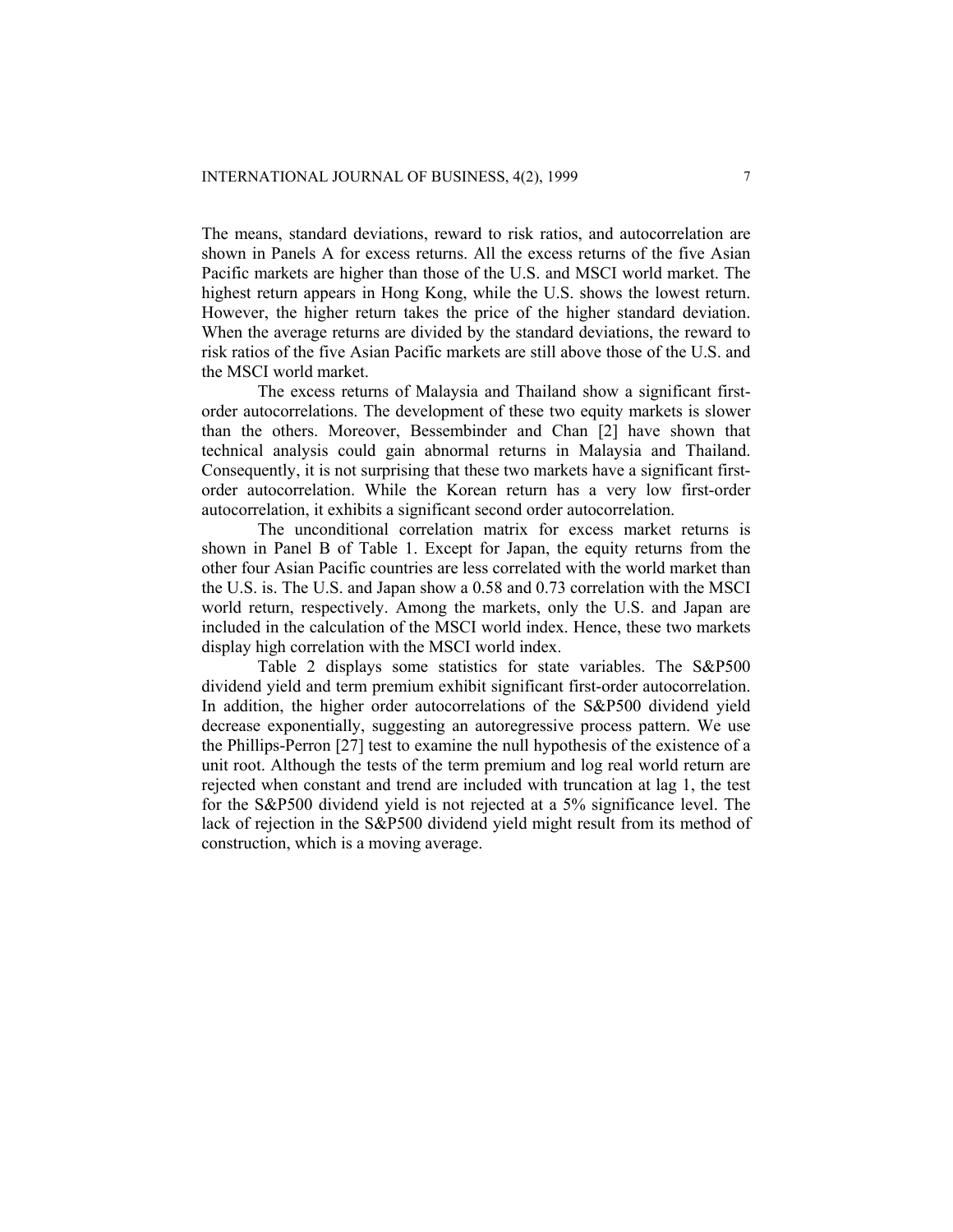|                     | Panel A: Excess returns |             |                          |          |                 |                     |                 |             |             |  |
|---------------------|-------------------------|-------------|--------------------------|----------|-----------------|---------------------|-----------------|-------------|-------------|--|
|                     |                         |             |                          |          |                 |                     | Autocorrelation |             |             |  |
| Market <sup>a</sup> | Mean                    | Std.<br>Dev | Reward $\rho_1$<br>/Risk |          | $\rho$ ,        | $\rho$ <sub>3</sub> | $\rho_4$        | $\rho_{12}$ | $\rho_{24}$ |  |
| HK.                 | 0.0158 0.094            |             | 0.168                    | 0.094    | $-0.064$        | $-0.018$            | $-0.108$        | $-0.015$    | 0.030       |  |
| JP                  | 0.0085 0.069            |             | 0.123                    | 0.088    | $-0.006$        | 0.018               | 0.048           | 0.067       | $-0.002$    |  |
| KO                  | 0.0105 0.074            |             | $0.142 - 0.000$          |          | $0.174* -0.063$ |                     | 0.076           | 0 0 9 9     | 0.104       |  |
| MY                  | 0.0115 0.081            |             | 0.142                    | $0.179*$ | 0.114           | $-0.031$            | 0.010           | $-0.019$    | 0.032       |  |
| <b>TH</b>           | 0.0176 0.078            |             | 0.225                    | $0.207*$ | 0.143           | 0.004               | $-0.113$        | 0.024       | $-0.028$    |  |
| U.S.                | 0.0038                  | 0.035       | 0110                     | 0.016    | 0.020           | $-0.100$            | $-0.020$        | $-0.119$    | 0.025       |  |
| World               | $0.0047$ 0.043          |             | 0.109                    | 0.053    | 0.031           | $-0.022$            | $-0.005$        | 0.017       | 0.131       |  |

**Table 1**  Summary statistics for the market return

Panel B: Unconditional correlation for excess market return

| Market    | HK. | JP    | KO    | MY    | TH    | U.S.  | World |
|-----------|-----|-------|-------|-------|-------|-------|-------|
| HK        | 1   | 0.272 | 0.141 | 0.493 | 0.336 | 0.302 | 0.416 |
| JP        |     | 1     | 0.337 | 0.291 | 0.168 | 0.293 | 0.729 |
| <b>KO</b> |     |       | 1     | 0.176 | 0.032 | 0.136 | 0.251 |
| MY        |     |       |       | 1     | 0.467 | 0.357 | 0.432 |
| TH        |     |       |       |       | 1     | 0.322 | 0.339 |
| U.S.      |     |       |       |       |       | 1     | 0.577 |
| World     |     |       |       |       |       |       | 1     |

 $a$ Six markets are examined: Hong Kong (HK), Japan (JP), South Korea (KO), Malaysia (MY), Thailand (TH) and the United States (U.S.). Meanwhile, the Morgan Stanley Capital International (MSCI) world index is included as a efficiency world market portfolio. Available monthly data cover the period from 1980:4 to 1993:12, which contains 165 observations.

\* Significance at the 5% level.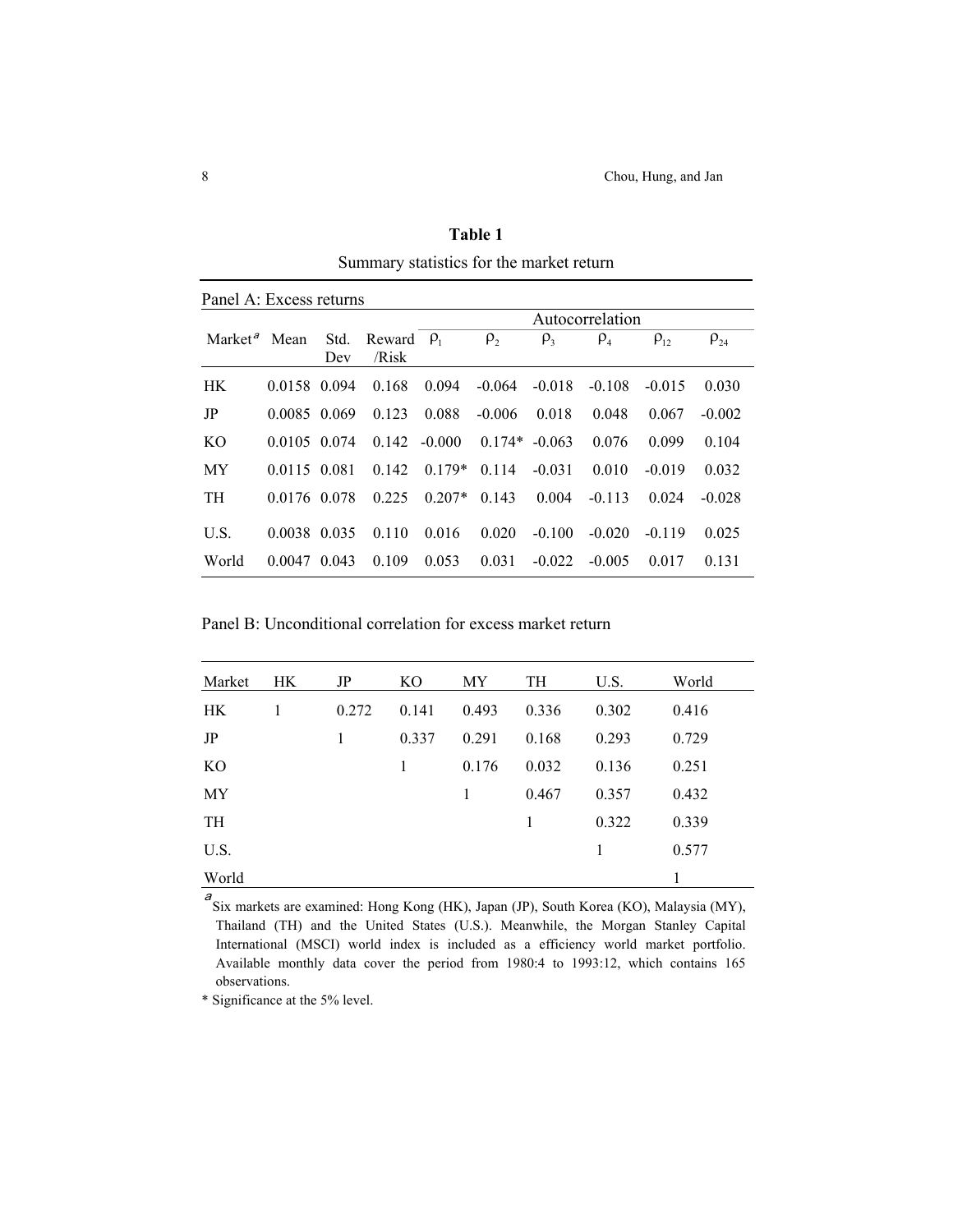## **Table 2**

Summary statistics for the state variables

|                       | Panel A: State variables |          |            |                 |           |                                |             |                |  |  |
|-----------------------|--------------------------|----------|------------|-----------------|-----------|--------------------------------|-------------|----------------|--|--|
|                       |                          |          |            | Autocorrilation |           |                                |             |                |  |  |
| Variable <sup>a</sup> | Mean                     | Std. Dev | $\rho_{1}$ | $\rho$ ,        | $P_3$     | $\rho_{\scriptscriptstyle{A}}$ | $\rho_{12}$ | $\tau^{\rm b}$ |  |  |
| LNWR.                 | 0.0047                   | 0.043    | 0.063      | 0.021           | $-0.024$  | $-0.010$                       | 0.015       | $-154.8*$      |  |  |
| <b>USD</b>            | 0.0337                   | 0.008    | $0.948*$   | $0.886*$        | $0.828*$  | $0.792*$                       | $0.506*$    | $-18.6$        |  |  |
| TB3                   | 0.0055                   | 0.007    | $0.209*$   | 0.107           | $-0.116*$ | $-0.161*$                      | 0.153       | $-132.3*$      |  |  |

Panel B: Unconditional correlation of state variables

| Variable          | LNWR | USD      | <b>TB3DIF</b> |
|-------------------|------|----------|---------------|
| <b>LNWR</b>       |      | $-0.016$ | $-0.040$      |
| USD               |      |          | 0.037         |
| $T\text{B3DIF}^c$ |      |          |               |

<sup>a</sup> The state variables contain the log real MSCI world market return (LNWR), the S&P500 dividend yield (USD), and the term premium (TB3), which is calculated by the return on 3-

month treasury bill less the return on 1-month treasury bill.<br><sup>b</sup> The unit root test is the Phillips-Perron [27] test, which includes constant and trend term with truncation at lag 1.<br>  $\cdot$  To avoid the inclusion of a second highly first order series besides the S&P500 dividend yield

series, we follow the suggestion of Hardouvelis *et al*. [15] to use the first difference of term premium (TB3DIF).

\* Significance at the 5% level.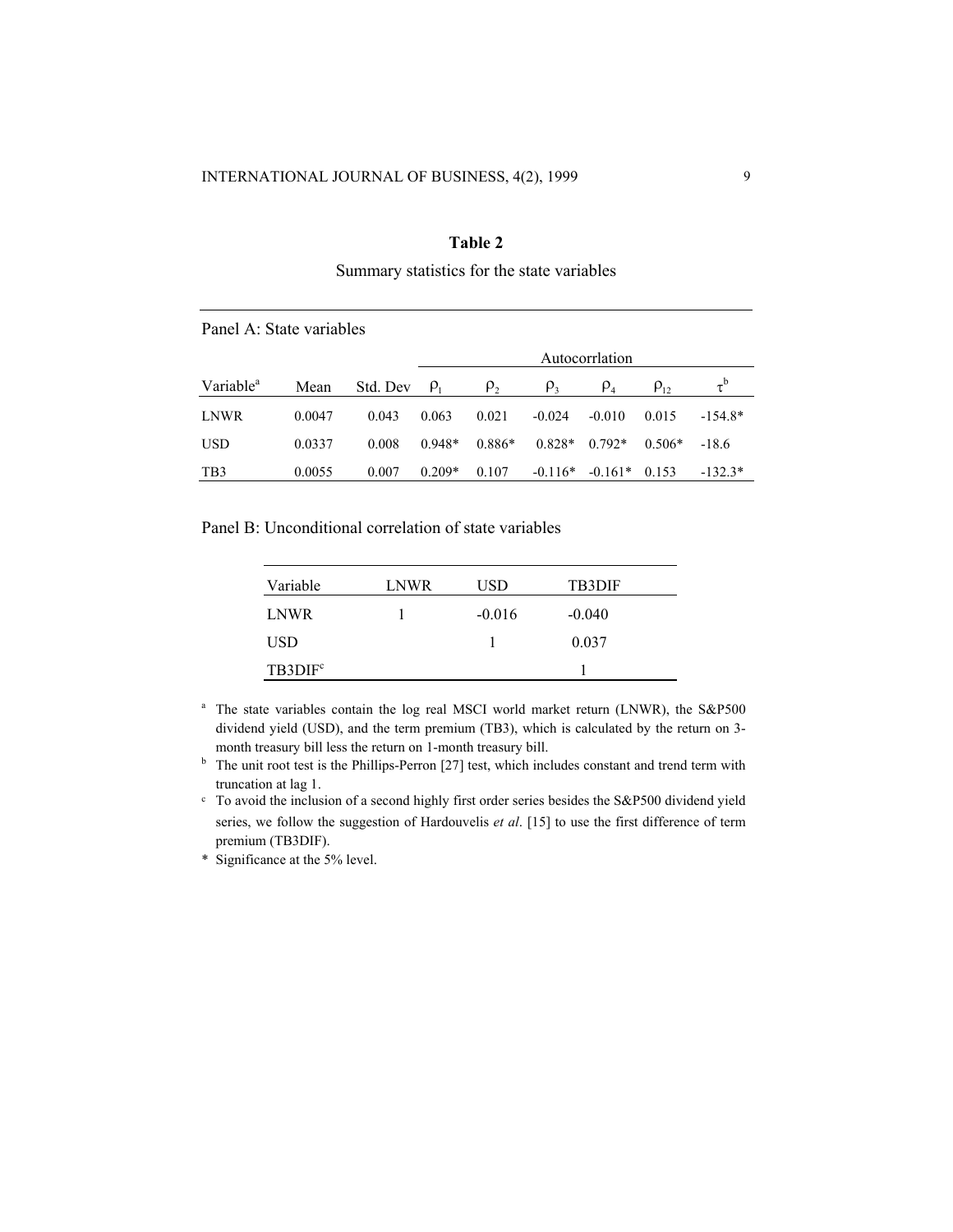Table 2 also shows the correlation for state variables in Panel B. The state variables will form a VAR model to capture the news of state variables. Avoiding the inclusion of a second highly first order series besides the S&P500 dividend yield series, we follow the suggestion of Hardouvelis, *et al.* [15] to use the first difference in the term premium. Panel B shows a very low contemporaneous correlation between these state variables, so each variable may contain an independent prediction about future world market return.

Table 3 presents the results of estimating the VAR model by Seeming Unrelated Regression (SUR). The investment/wealth ratio,  $\rho$ , is set at 0.99 monthly in the estimation, which is similar to those in Campbell (0.94 annually) and Hardouvelis, *et al*. (0.985 quarterly). For the log real world return, a positive log real world return and dividend yield predict a positive log real world return for the next month. The result is supported by many researchers, e.g., Harvey [16]. A negative first difference of term premium anticipates higher log real world return for the next period. Hardouvelis *et al*. [15] attribute this phenomenon to risk premium. When risk increased, stock prices would go down to gain a higher premium. The lowering of stock price pushes treasury bill prices up, resulting in a lower yield. Although the results are consistent with previous studies, only the coefficient of dividend yield reaches the 10% significance level. The corresponding coefficient of determination ( $R^2$ ) is only 0.8%. However, the dividend yield and first difference of term premium have nice explanatory power. For dividend yield, the coefficient of log real world return and lag dividend yield reach significance at the 1% level. The associated  $R<sup>2</sup>$  is 94.8%. For the first difference of term premium, the coefficient of its own lag reaches a 1% significance level, resulting in  $R^2$  of 21.6%.

The first element of  $\lambda_k$ , which displays the importance of the news of each state variable affecting the future world market return, is a shock of the lagged log real world market return. This shock is negative, implying that the world market return has negative correlation with future world market return. The next element, which is an impact of the dividend yield shock, shows a large influence on the future world market return. The influence of term premium, which is the last element of  $\lambda_k$ , also shows a positive but very low impact. The impacts of these state variables on the world market return can be explained by financial theory, but all the impacts do not reach any significance level.<sup>5</sup> The U.S. financial variables may be a poor predictor for future MSCI world return. The MSCI world index also cannot predict its future very well. Although these state variables do not work well for predicting future MSCI world return, they still provide some clue for future MSCI world return. Thus, we will use these variables to form a VAR model in our empirical study.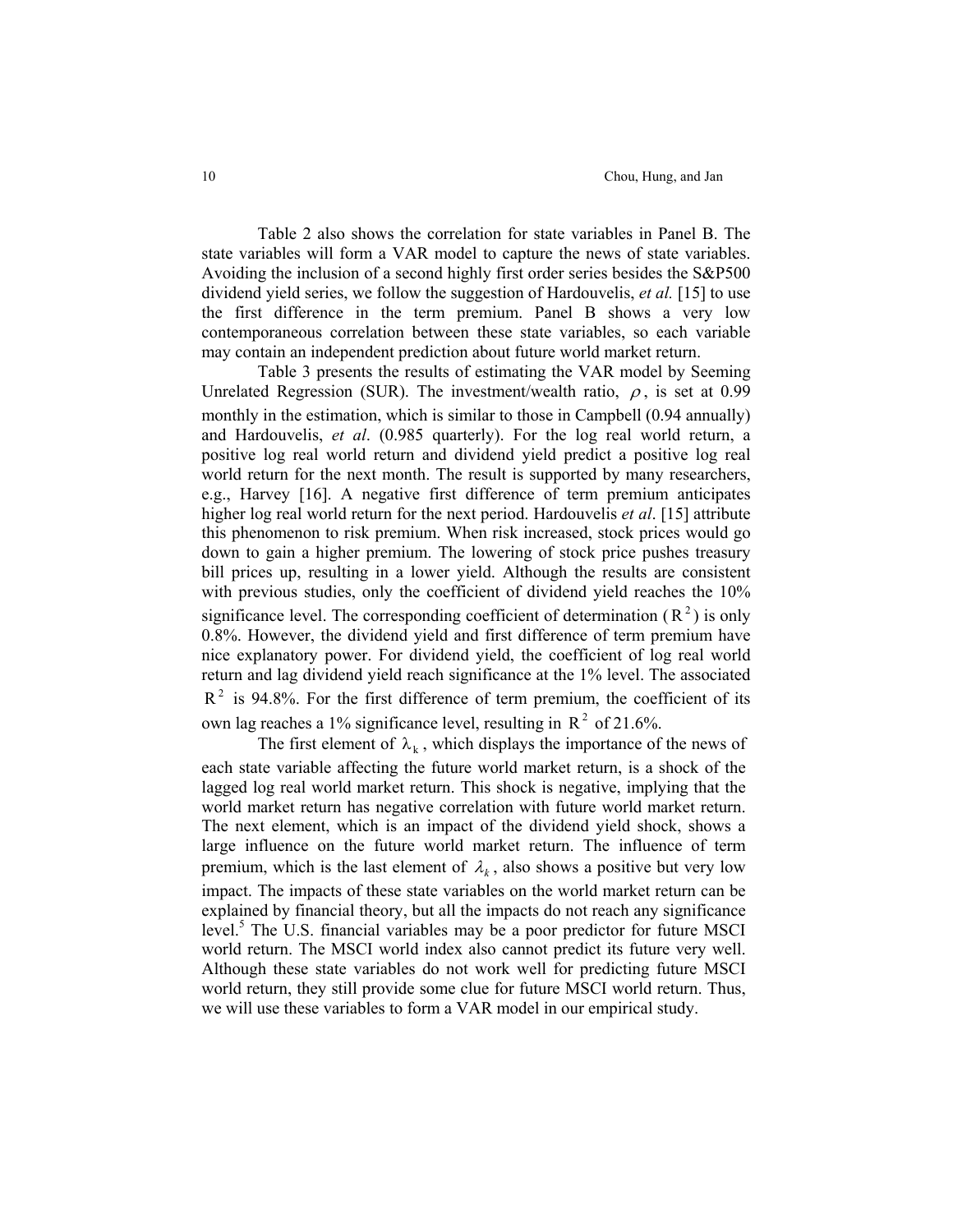| Dependent      |           |            | Coefficient   |                   |       |  |
|----------------|-----------|------------|---------------|-------------------|-------|--|
| variable       | LNWR      | <b>USD</b> | <b>TB3DIF</b> | $\lambda_{\rm k}$ | $R^2$ |  |
| <b>LNWR</b>    | 0.062     | 0.171      | $-0.052$      | $-0.094$          | 0.008 |  |
| (t-statistics) | (0.80)    | (1.74)     | $(-0.14)$     | $(-0.04)$         |       |  |
| <b>USD</b>     | $-0.014$  | 0.995      | 0.008         | 10.499            | 0.948 |  |
| (t-statistics) | $(-4.74)$ | (260.6)    | (0.57)        | (0.56)            |       |  |
| <b>TB3DIF</b>  | $-0.011$  | $-0.011$   | $-0.438$      | 0.028             | 0.216 |  |
| (t-statistics) | $(-0.80)$ | $(-0.64)$  | $(-6.67)$     | (0.003)           |       |  |

**Table 3**  Summary statistics of VAR model \*

\* Three state variables: log real MSCI world return (LNWR), S&P500 dividend yield (USD), and the first difference of term premium (TB3DIF), are included in the VAR model,  $Z_{t+1} = AZ_t + \varepsilon_t$ , where  $Z_t$  is the economical information by which consumers use to forecast future total wealth, A is coefficient matrix, and  $\varepsilon_t$  is innovation. The heteroskedasticity consistent t-statistics are displayed in parentheses.  $\lambda = e \left[ \rho A (I - \rho A) \right]$ , which measure the impacts of each news on the forecast world market return.  $R^2$  is the coefficient of determination.

## **IV. EMPIRICAL RESULTS**

#### **A. Intertemporal asset pricing model under homoskedasticity**

Table 4 reports the results of estimating Campbell's IAPM under homoskedasticity. There are four instrumental variables, which include a constant term and three state variables. This results in  $(3+1) \times (3+6) = 36$ moment conditions. In Panel A, there are 10 parameters in the model, leaving 26 overidentifying restrictions to be tested. The value of Hansen's  $J$  statistic is 33.09, leading to a p-value of 16.0%, which does not reach any conventional significance level. We could not reject this model within the Pacific Basin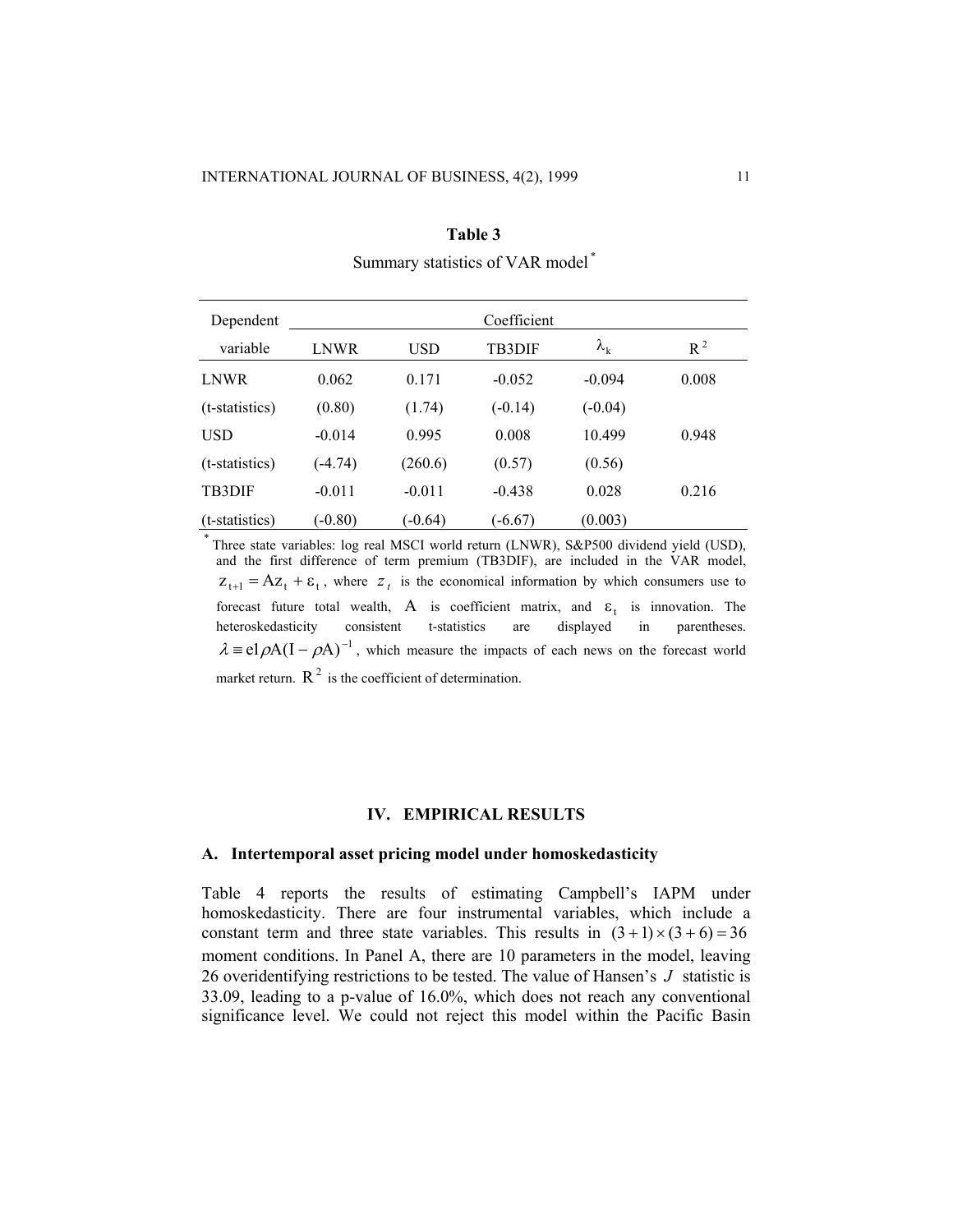equity markets. Therefore, Campbell's IAPM might have explanatory power for these markets.

The estimate of CRRA  $(\gamma)$  is 9.292, which is significant at the 10% level but is high. Mehra and Prescott [24] claim that the CRRA must be high enough to explain the equity premium puzzle of the Consumption Capital Asset Pricing Model. Kandel and Stambaugh [18] also show a high CRRA to match the first moment of the asset returns. For Pacific Basin equity markets, it is plausible to require a high CRRA to explain the observed high equity premium in these markets. Although we cannot compare our results to those of other studies owing to the different markets which are examined, the value of our CRRA is close to the Back-of-The Envelope calculation of Campbell [6], CRRA is 7.8 when the human wealth to total wealth ratio is set at two-thirds. However, the estimate in our study is insignificant at the 5% level. The imprecision in the estimate of the CRRA is also a feature of other studies, e.g., Giovannini and Jorion [12], Attanasio and Weber [1] and Hardouvelis *et al*.[15]. The attitude toward risk might change over time to reflect economic growth or democratization in the Pacific Basin region. Furthermore, investors from different markets may have different attitudes toward risk. As a result, the changes and differences in risk aversion undermine our estimate of CRRA.

The estimates of the coefficients in the VAR model are not exactly equal to the summary statistics in the unconstrained VAR model in Table 3. In particular, there is a discrepancy between Table 3 and Table 4 for the impact of news of the state variables on the future MSCI world return,  $\lambda$ . The lag MSCI world return also shows a negative impact on its future, but is larger than that of Table 3. The U.S. dividend yield still has a positive but increased impact on the future MSCI world return. On the other hand, the first difference of term premium shows a larger impact in the opposite direction. It is disappointing that the estimates of  $\lambda$  are not different from zero at any conventional significance level.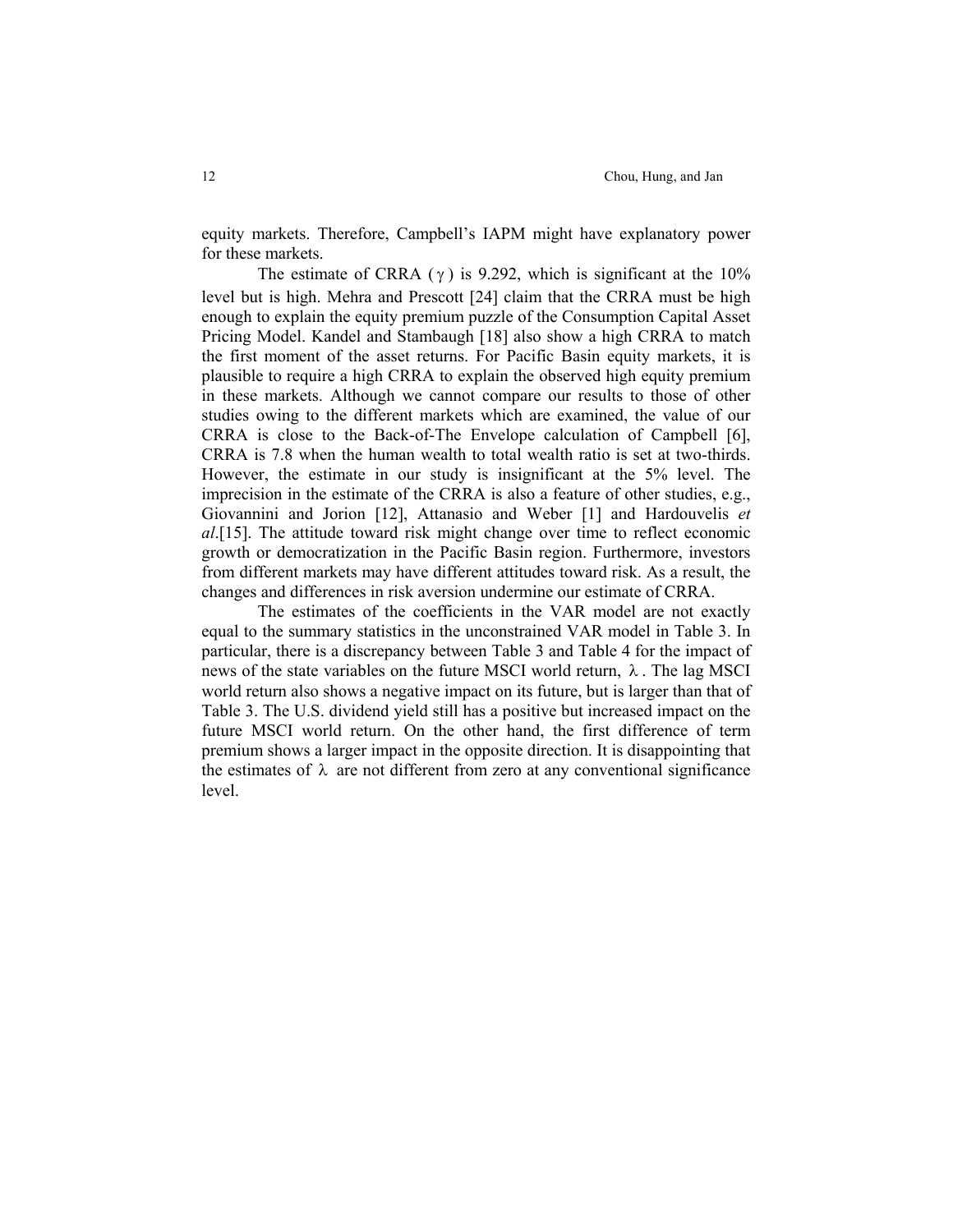## **Table 4**

Estimation and test of IAPM under homoskedasticity

In Panel A, the following equations are estimated by GMM  $\varepsilon_{t+1} = z_{t+1} - Az_{t+1},$ 

$$
e_{i,t+1} = R_{i,t+1} - R_{f,t+1} - [\gamma + (\gamma - 1)\lambda_1]r_{i,t+1}\epsilon_{1,t+1} - (\gamma - 1)\sum_{k=2}^{K} \lambda_k r_{i,t+1}\epsilon_{i,t+1}.
$$

In Panel B, a constant term is added to each asset pricing equation,

$$
\varepsilon_{t+1} = z_{t+1} - Az_{t+1},
$$
  
\n
$$
e_{i,t+1} = R_{i,t+1} - R_{f,t+1} - k_i - [\gamma + (\gamma - 1)\lambda_1]r_{i,t+1}\varepsilon_{1,t+1} - (\gamma - 1)\sum_{k=2}^{K} \lambda_k r_{i,t+1}\varepsilon_{i,t+1},
$$

where  $k_i$ ,  $i = 1, 2, \ldots, 6$ , are constant parameters. Six markets: Hong Kong, Japan, South Korea, Malaysia, Thailand, and the United States, are examined for period from 1980:4 to 1993:12, which contain 165 monthly observations.

| Panel A: IAPM without consumption data <sup>a</sup> |  |  |
|-----------------------------------------------------|--|--|
|                                                     |  |  |

|                       |             | <b>APM</b> Coefficient |               |                   |        |
|-----------------------|-------------|------------------------|---------------|-------------------|--------|
|                       | <b>LNWR</b> | <b>USD</b>             | <b>TB3DIF</b> | $\lambda_{\rm k}$ | γ      |
| LNWR <sup>b</sup>     | $-0.177$    | 0.232                  | $-0.420$      | $-0.265$          | 9.292  |
|                       | $(-4.89)$   | (2.71)                 | $(-2.95)$     | $(-0.04)$         | (1.76) |
| <b>USD</b>            | $-0.009$    | 0.998                  | 0.004         | 14.738            |        |
|                       | $(-21.4)$   | (331.6)                | (1.60)        | (0.67)            |        |
| <b>TB3DIF</b>         | $-0.002$    | $-0.001$               | $-0.463$      | $-0.167$          |        |
| $2.12 \times 10^{-1}$ | $(-0.27)$   | $(-0.09)$              | (-8.96)       | $(-0.13)$         |        |

 $\chi^2(26)$ = 33.090; p-value=0.160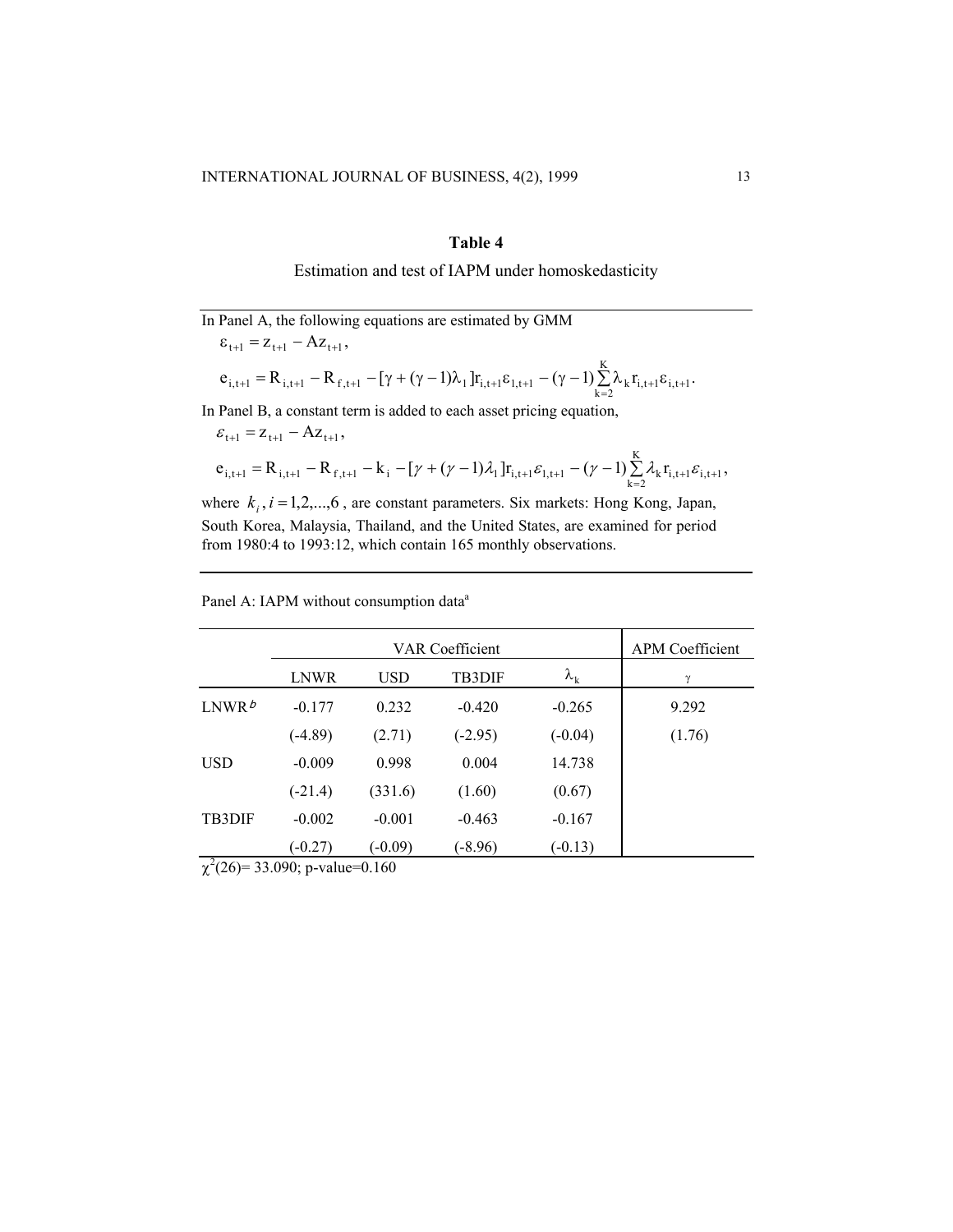|               | VAR Coefficient |            |           |                   | <b>APM</b> Coefficient |       |        |        |
|---------------|-----------------|------------|-----------|-------------------|------------------------|-------|--------|--------|
|               | LNWR            | <b>USD</b> | TB3DIF    | $\lambda_{\rm k}$ |                        | $k_i$ |        | γ      |
| LNWR          | $-0.230$        | 0.329      | $-0.260$  | $-0.233$          | HК                     | 0.018 | (2.76) | 0.799  |
|               | $(-6.12)$       | (3.66)     | $(-1.59)$ | $(-0.06)$         | KО                     | 0.008 | (1.55) | (0.39) |
| <b>USD</b>    | $-0.003$        | 0.994      | $-0.011$  | 16.117            | JP                     | 0.013 | (2.05) |        |
|               | $(-3.30)$       | (315.8)    | $(-1.45)$ | (0.80)            | МY                     | 0.008 | (1.26) |        |
| <b>TB3DIF</b> | 0.011           | $-0.000$   | $-0.539$  | $-0.244$          | TH                     | 0.010 | (2.09) |        |
|               | (1.27)          | $(-0.001)$ | $(-8.89)$ | $(-0.17)$         | US                     | 0.006 | (2.40) |        |

**Table 4** (continued)

Panel B: IAPM with adding a constant term

 $\chi^2(20)$ = 25.626; p-value=0.179

| Panel C: Testing the null hypothesis that all constant terms are equal to zero. |  |  |  |
|---------------------------------------------------------------------------------|--|--|--|
|                                                                                 |  |  |  |

| <b>IAPM</b> with constant<br>terms | <b>IAPM</b> without constant<br>terms | difference | p-value |
|------------------------------------|---------------------------------------|------------|---------|
| 25.626                             | 38.1103                               | 12.477     | 0.052   |

a The heteroskedasticity consistent t-statistics are reported in parentheses.

<sup>b</sup> The VAR models are formed by three state variables: log real MSCI world return (LNWR), S&P500 dividend yield (USD), and the first difference of the term premium (TB3DIF).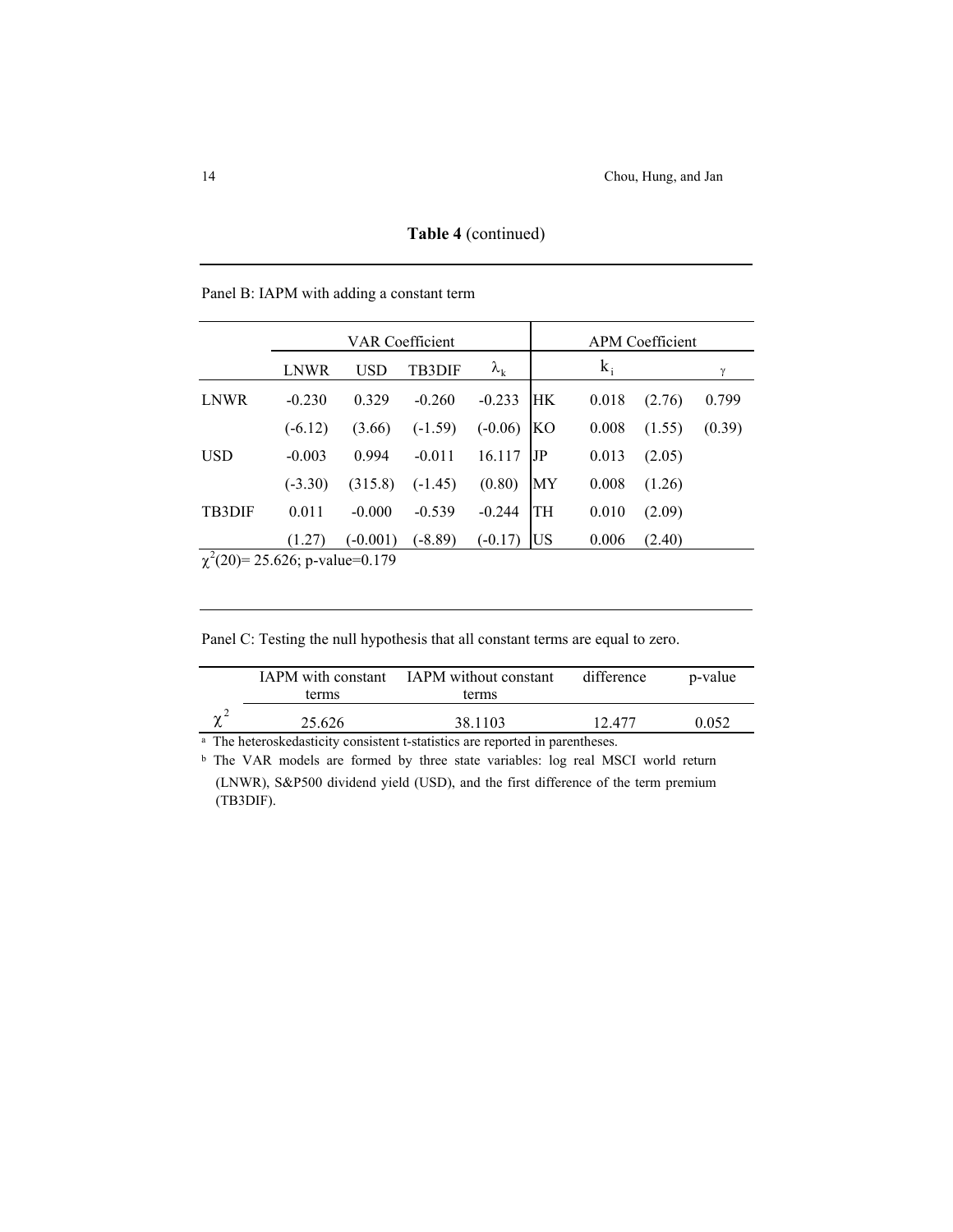In order to account for the cross-sectional variations, we add a constant term to the asset-pricing model for each market. The results of estimating the modified model are displayed in Panel B of Table 4. With 16 parameters and 20 overidentifying restrictions, the specification test yields a  $J$  statistic of  $25.63$ and a p-value of 17.9%. The modified model is not rejected by the data. The estimate of CRRA is 0.8, which is much more reasonable but is not significantly different from zero. The difference between this CRRA value and the value in Panel A may be explained by the constant terms, which have almost the same order as the means of the market returns displayed in Panel A of Table 1.

To compare these two models, which are not rejected by the data, we use likelihood ratio test of Newey-West [27] to test the null hypothesis that all the constant terms are equal to zero. The result is shown in Panel C. With six degrees of freedom and  $\chi^2 = 12.48$ , the Campbell's IAPM is rejected at the 10% level but not rejected at the 5% level. It is hard to distinguish these two models when the p-value is 5.2%, but from the standpoint of CRRA, the model with constant terms may be closer to the existing asset pricing theory. Consequently, there must exist some unique impacts on each market, which cannot be described by the MSCI world return or Campbell's model.

## **B. Intertemporal asset pricing model under heteroskedasticity**

The results of estimating the IAPM under heteroskedasticity are shown in Panel A of Table 5. There are 11 parameters, which imply 25 overidentifying restrictions. The associated J statistic equals  $29.33$ , leading to a p-value of 25%. The Campbell's IAPM cannot be rejected by the data. The estimate of the CRRA, however, is 11.46, which is larger than in the homoskedastic model. The estimate of  $\delta$ , defined as  $\psi(\gamma - 1/1 - \sigma)$ , is 2.61. The former is significant, but the latter is insignificant. The estimates of the VAR coefficient are the same as in the homoskedastic model, implying the same impact of news of state variables on the future MSCI world return.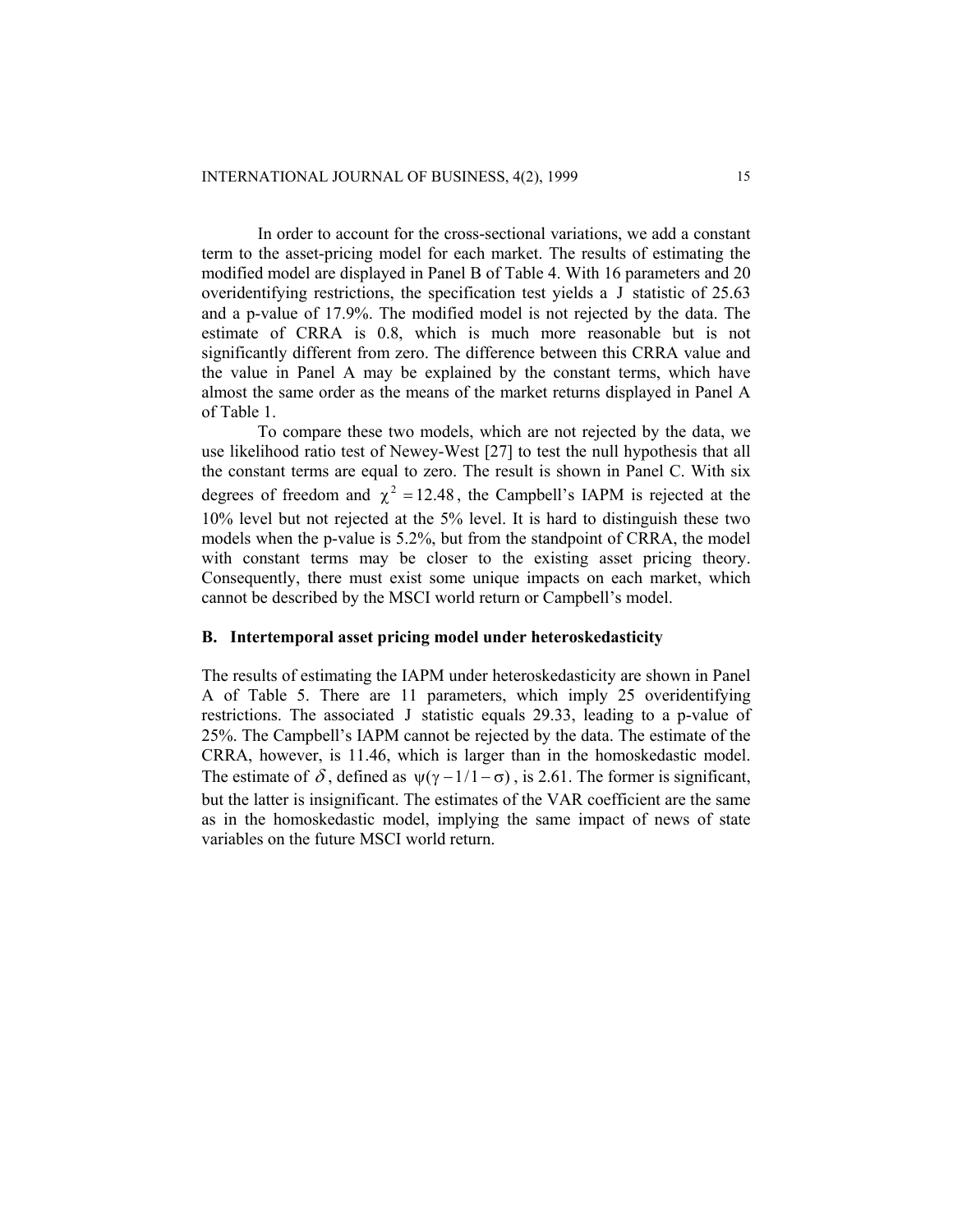16 Chou, Hung, and Jan

# **Table 5**

# Estimation and test of IAPM under heteroskedasticity

In Panel A, the following equations are estimated by GMM

$$
\begin{aligned} & \epsilon_{t+1} = z_{t+1} - Az_{t+1}, \\ & e_{i,t+1} = R_{i,t+1} - R_{f,t+1} - [\gamma + [(\gamma - 1) - \delta] \lambda_1] r_{i,t+1} \epsilon_{i,t+1} - [(\gamma - 1) - \delta] \underset{k=2}{\overset{K}{\sum}} \lambda_k r_{i,t+1} \epsilon_{i,t+1}, \end{aligned}
$$

In Panel B, a constant term was added to each asset pricing equation,

$$
\begin{aligned} & \epsilon_{t+1} = z_{t+1} - Az_{t+1}, \\ & e_{i,t+1} = R_{i,t+1} - R_{f,t+1} - k_i - [\gamma + [(\gamma - 1) - \delta] \lambda_1] r_{i,t+1} \epsilon_{1,t+1} - [(\gamma - 1) - \delta] \overset{K}{\underset{k=2}{\sum}} \lambda_k r_{i,t+1} \epsilon_{i,t+1}, \end{aligned}
$$

where  $k_i$ ,  $i = 1, 2, \ldots, 6$ , are constant parameters. Six markets: Hong Kong, Japan, South Korea, Malaysia, Thailand, and the United States, are examined for period from 1980:4 to 1993:12, which contain 165 monthly observations.

| Panel A: IAPM without consumption data <sup>a</sup> |  |  |  |  |
|-----------------------------------------------------|--|--|--|--|
|-----------------------------------------------------|--|--|--|--|

|               | VAR Coefficient |            |           | <b>APM</b> Coefficient |          |        |
|---------------|-----------------|------------|-----------|------------------------|----------|--------|
|               | <b>LNWR</b>     | <b>USD</b> | TB3DIF    | $\lambda_{\rm k}$      | $\gamma$ | δ      |
| $LNWR^b$      | $-0.182$        | 0.240      | $-0.370$  | $-0.270$               | 11.460   | 2.605  |
|               | $(-4.55)$       | (2.66)     | $(-2.73)$ | $(-0.04)$              | (2.01)   | (1.47) |
| <b>USD</b>    | $-0.009$        | 0.999      | 0.008     | 15.482                 |          |        |
|               | $(-20.2)$       | (335.1)    | (2.75)    | (0.66)                 |          |        |
| <b>TB3DIF</b> | 0.001           | $-0.004$   | $-0.485$  | $-0.099$               |          |        |
| $2(25)$ 2022  | $(-0.18)$       | $(-0.29)$  | $-9.37$   | $(-0.07)$              |          |        |

 $\chi^2(25)=29.328$ ; p-value=0.250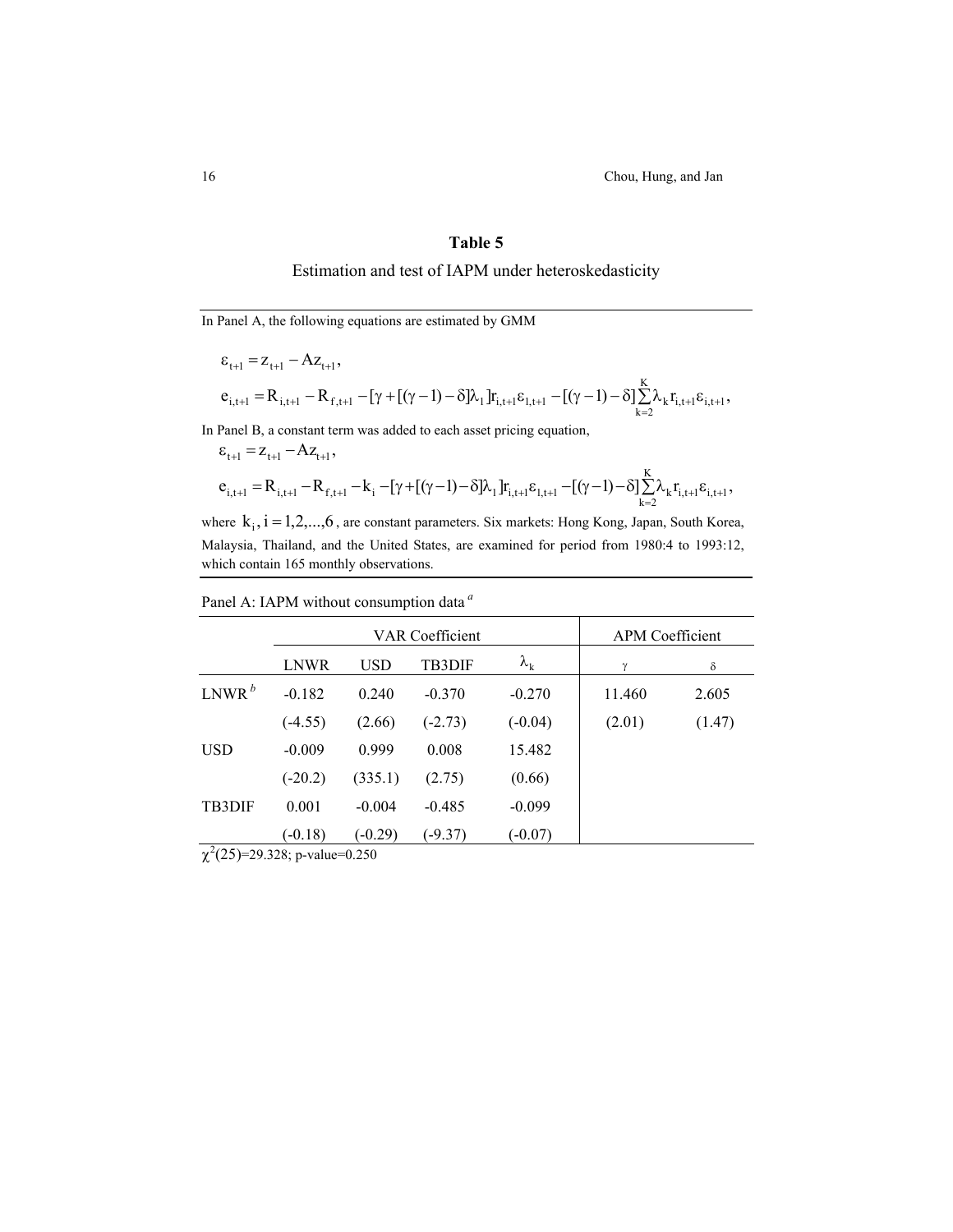|               | VAR Coefficient                     |            |               |                   | <b>APM</b> Coefficient |             |        |        |
|---------------|-------------------------------------|------------|---------------|-------------------|------------------------|-------------|--------|--------|
|               | LNWR                                | <b>USD</b> | <b>TB3DIF</b> | $\lambda_{\rm k}$ |                        | $k_i$       | γ      | δ      |
| LNWR          | $-0.230$                            | 0.331      | $-0.266$      | $-0.233$          | HК                     | 0.018(2.55) | 1.097  | 0.632  |
|               | $(-5.93)$                           | (3.57)     | $(-1.63)$     | $(-0.06)$         | <b>KO</b>              | 0.007(1.43) | (0.46) | (0.26) |
| <b>USD</b>    | $-0.003$                            | 0.994      | $-0.010$      | 16.204            | JP                     | 0.012(1.84) |        |        |
|               | $(-3.26)$                           | (316.4)    | $(-1.32)$     | (0.80)            | МY                     | 0.007(1.06) |        |        |
| <b>TB3DIF</b> | 0.011                               | $-0.000$   | $-0.537$      | $-0.240$          | TH                     | 0.010(2.02) |        |        |
|               | (1.24)                              | $(-0.01)$  | $(-8.82)$     | $(-0.17)$         | US                     | 0.005(1.62) |        |        |
|               | $\chi^2(19)=25.393$ ; p-value=0.148 |            |               |                   |                        |             |        |        |

## **Table 5** (continued)

Panel B: IAPM with adding a constant term to each asset pricing equation

Panel C: Testing the null hypothesis that all constant terms are equal to zero

|        | IAPM with constant terms IAPM without constant terms difference p-value |        |       |
|--------|-------------------------------------------------------------------------|--------|-------|
| 25 393 | 36 474                                                                  | 11 081 | 0.086 |

<sup>a</sup> The heteroskedasticity consistent t-statistics are reported in parentheses.<br><sup>b</sup> The VAR model are formed by three state variables: log real MSCI world return (LNWR),S&P500 dividend yield (USD), and the difference of the term premium (TB3DIF).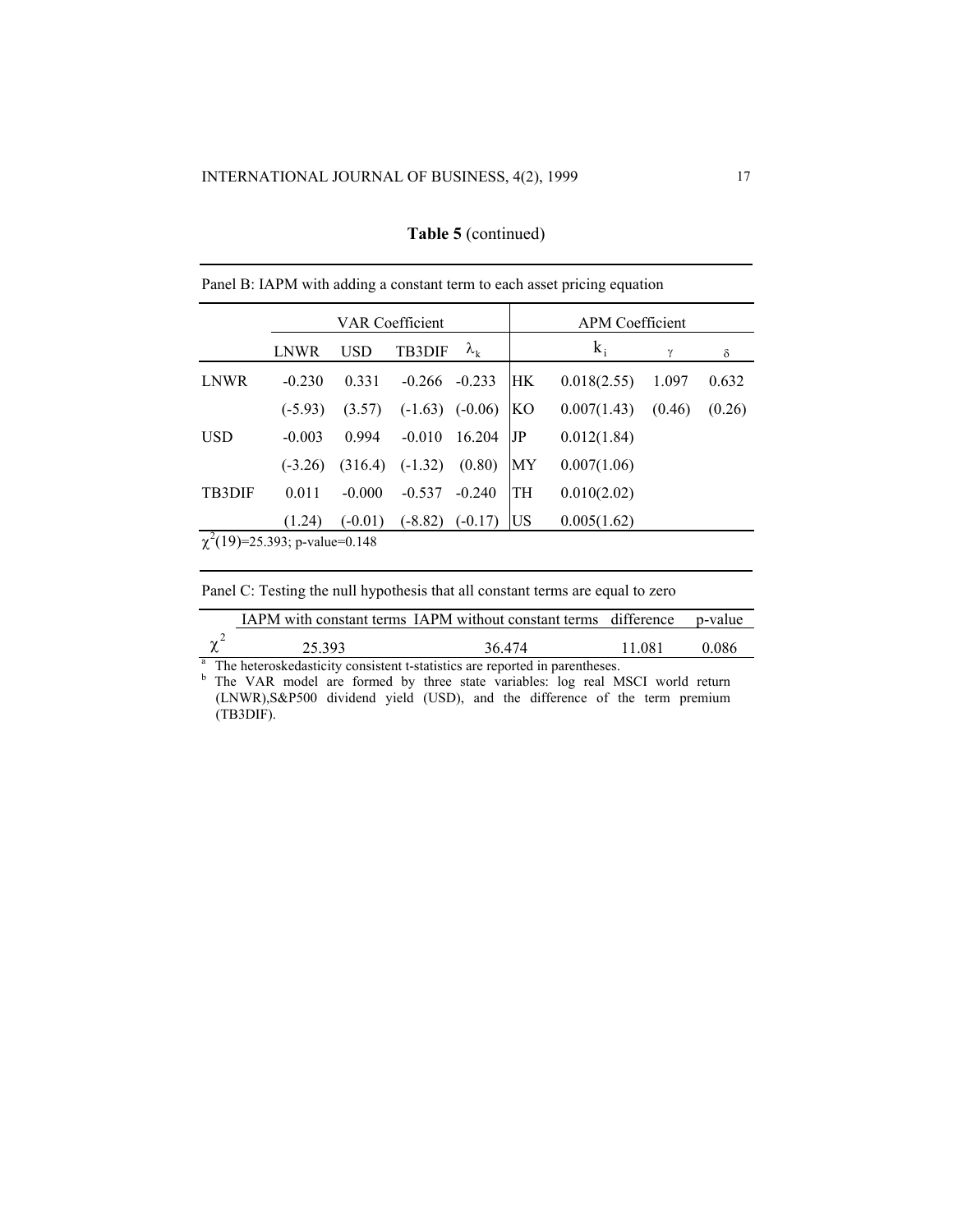Panel B shows the results of adding a constant term to each market to account for the cross-sectional variations. With  $J$  statistic equal to 29.328, we cannot reject the model, which has 17 parameters and 19 overidentifying restrictions. The estimate of the CRRA declines to a reasonable value, 1.1, but does not reach any conventional significance level. The estimate of  $\delta$  is 0.63 and is also insignificant. The cross-sectional variations are captured by the constant terms. The order of the estimates of the constant terms is the same as in the homoskedastic model, and is almost the same as the order for the unconditional means of the market returns.

No matter whether constant terms are added, the heteroskedastic IAPM without consumption data is not rejected. Hence, we use the likelihood ratio test of Newey and West [27] again to test the null hypotheses that all the constant terms are equal to zero. The result is displayed in Panel C. With 6 degrees of freedom and a  $J$  statistic of 11.1, the model with all the constant terms equal to zero is also rejected at the 10% level but not at the 5% level. Under either homoskedasticity or heteroskedasticity, Campbell's IAPM is marginally rejected against the model with adding a constant term to each market to account for the cross-sectional variations. Campbell's IAPM may explain some characteristics of the Pacific Basin equity return, but some risk factors which are important in describing these markets are omitted in our formulation of the IAPM.

#### **V. CONCLUSION**

This study examines whether the IAPM can explain the variation in Pacific Basin equity markets. We use an asset-pricing model without consumption data, which is developed by Campbell [5], to avoid the measurement errors of consumption data in these markets. The overidentifying restrictions of the IAPM are not rejected at a conventional significance level; however, the null hypothesis of the IAPM is marginally rejected against the model that include a constant term to each market to account for the cross-sectional variations. This result implies that Campbell's IAPM may explain some behaviors of the Pacific Basin equity markets. However, there must exist some other risk factors omitted in our formulation, especially the news of state variables on future world wealth. There also exist other potential sources of misspecification that might explain our results, such as the omission of transaction cost, poor proxy of world market portfolio, heterogeneity of consumers, and invalid assumption of full market integration.

Moreover, the estimate of the coefficient of relative risk aversion associated with the IAPM is implausibly high. This high estimate may result from the high equity premium of Pacific Basin markets and the fluctuation of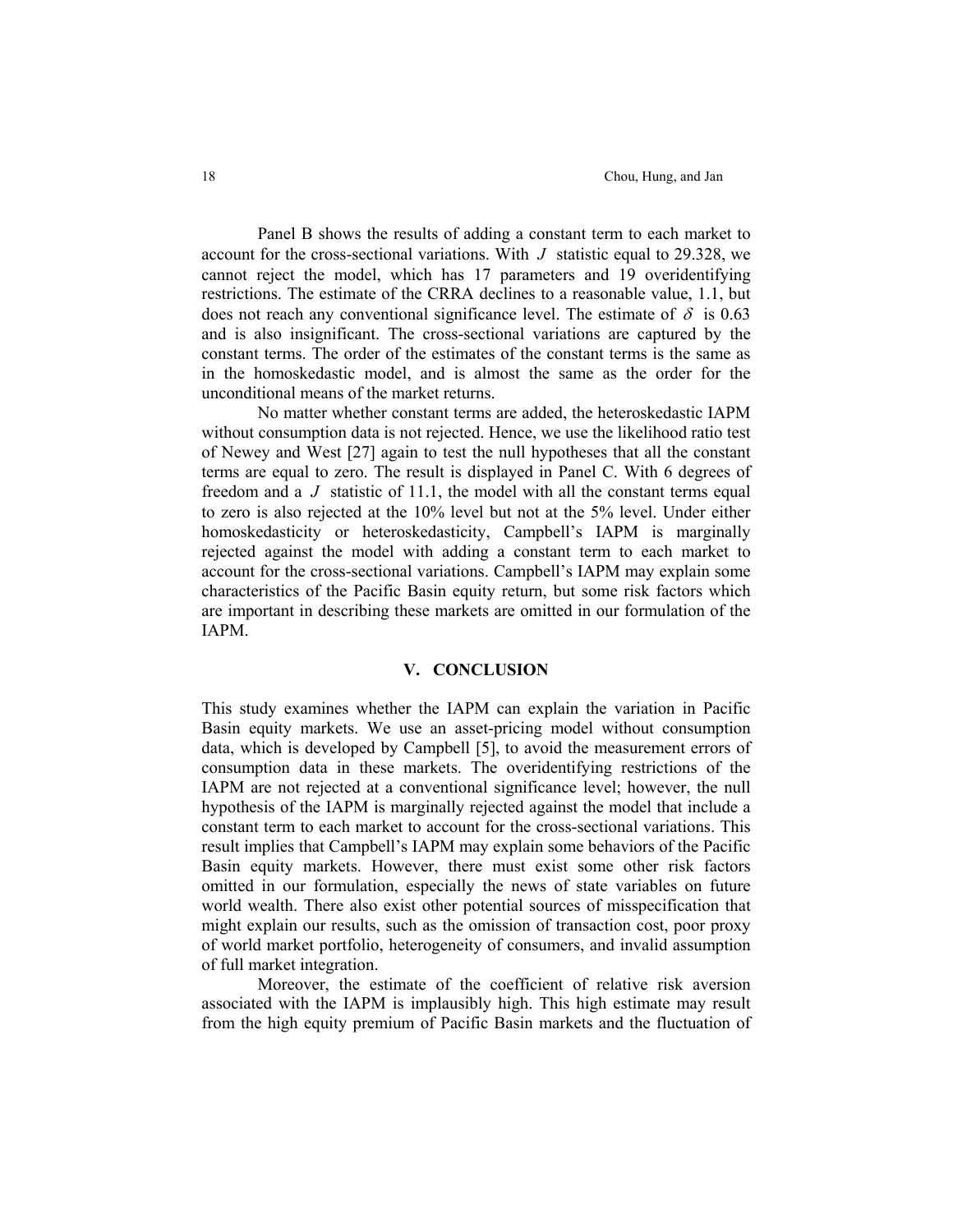market returns. However, when we incorporate into the IAPM a constant term for each market, the estimate of the coefficient of relative risk aversion comes down to a reasonable value. Still, the high equity premium and the fluctuation of market returns could be interpreted by some other risk factors, which are omitted in our formulation.

#### **NOTES**

- 1. Specifically,  $\mu_{m,t+1} = \mu_0 + \psi E_t(r_{m,t+1} / \Omega_t)$ , where  $\mu_{m,t+1}$  is a covariance function of the market return and consumption growth,  $\mu_0$  and  $\psi$  are constant parameters.
- 2. We use iterated GMM, which has been proven to be superior to the twostep GMM in a finite sample by Ferson and Foerster [10].
- 3. The U.S. Consumer Price Index comes from the INTLINE database.
- 4. The U.S. dividend yield and term structure are all drawn from the U.S. Financial database.
- 5. The t-statistics were calculated on asymptotic standard errors, which are computed from the matrix,  $\left[\partial_{\alpha}^{f}\right]'\mathbf{V}[\partial_{\alpha}^{f}]$ , where V is the variancecovariance matrix of the estimated VAR parameters, a, and  $\left[\partial f_{\partial a}\right]$  is the matrix of derivatives of the elements of  $\lambda$  with respect to each element of the vector, a .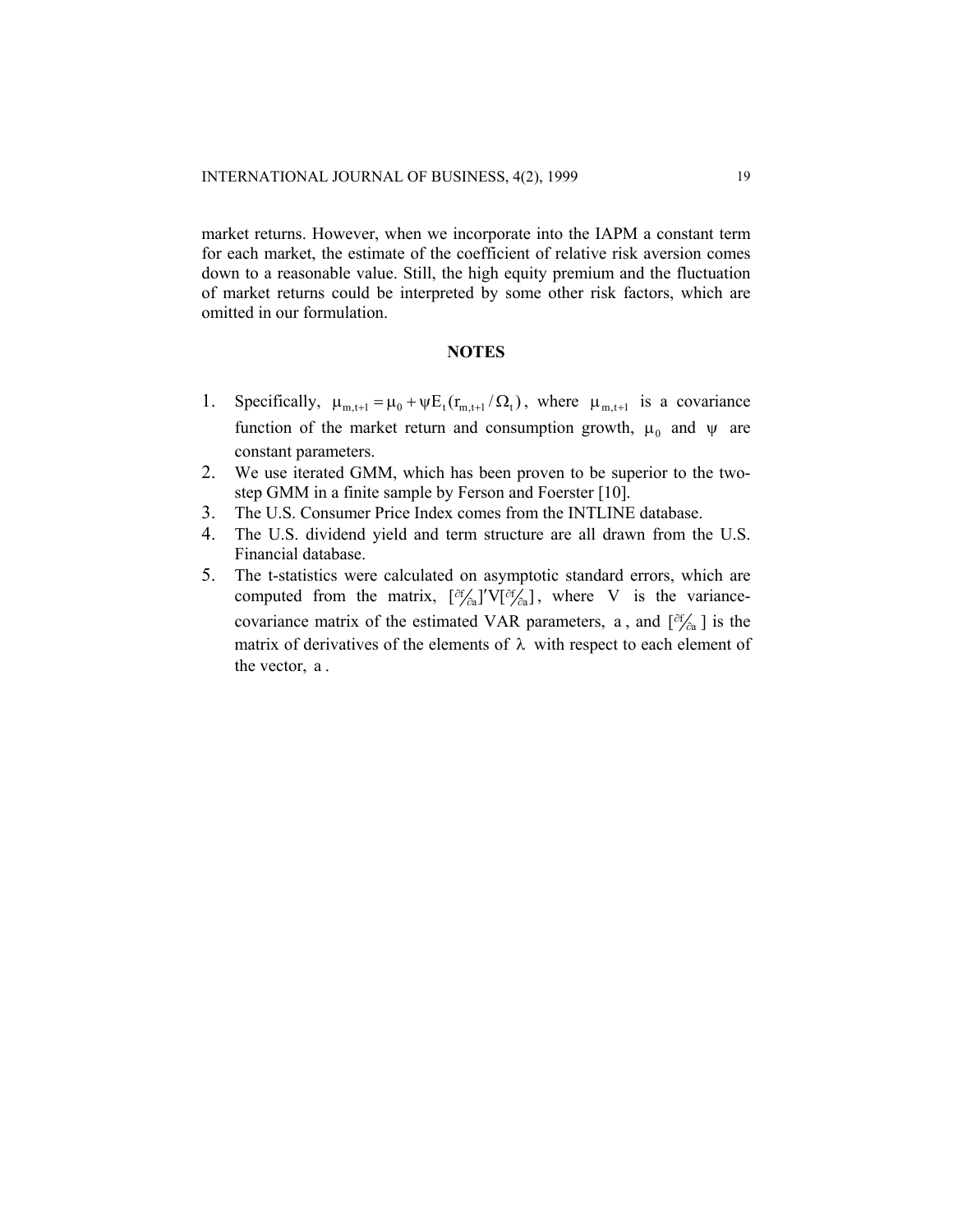#### **REFERENCES**

- [1] Attanasio, O. P. and G. Weber. (1989). "Intertemporal substitution, risk aversion and the Euler equation for consumption," *Economic Journal*, 99, (Conference), 59-73.
- [2] Bessembinder, H. and K. Chan. (1995). "The profitability of technical trading rules in the Asian stock markets," *Pacific-Basin Finance Journal*, 3, (July), 257-284.
- [3] Breeden, D. T. (1979). "An intertemporal asset pricing model with stochastic consumption and investment opportunities," *Journal of Financial Economics*, 7, (September), 265-296.
- [4] Campbell, J. Y. (1991). "A variance decomposition for stock returns," *Economic Journal*, 101, (March), 157-179.
- [5] Campbell, J. Y. (1993). "Intertemporal asset pricing without consumption data," *American Economic Review*, 83, (June), 487-512.
- [6] Campbell, J. Y. (1996). "Understanding risk and return," *Journal of Political Economy*, 104, (April), 298-345.
- [7] Campbell, J. Y and A. Kyle. (1993). "Smart money, noise trading, and stock price behavior," *Review of Economic Studies*, (January), 60, 1-34.
- [8] Epstein, L. G. and S. E. Zin. (1989). "Substitution, risk aversion and the temporal behavior of consumption and asset returns: A theoretical framework," *Econometrica*, 57, (July), 937-969.
- [9] Epstein, L. G. and S. E. Zin. (1991). "Substitution, risk aversion and the temporal behavior of consumption and asset returns: An empirical analysis," *Journal of Political Economy*, 99, (April), 263-286.
- [10] Ferson, W. E. and S. R. Foerster. (1994). "Finite sample properties of the Generalized Method of Moments in tests of conditional asset pricing models," *Journal of Financial Economics*, 36, (August), 29-55.
- [11] Giovannini, A. and P. Jorian. (1989). "Time-series tests of a nonexpected-utility model of asset pricing," *NBER Working Paper* #3195.
- [12] Giovannini, A. and P. Weil. (1989). "Risk aversion and intertemporal substitution in the capital asset pricing model," *NBER Working Paper* #2824.
- [13] Hansen, L. P. (1982). "Large sample properties of generalized method of moments estimators," *Econometrica*, 50, (July), 1029-1054.
- [14] Hansen, L. P. and K. J. Singleton. (1983). "Stochastic consumption, risk aversion, and the temporal behavior of asset returns," *Journal of Political Economy*, 91, (April), 249-265.
- [15] Hardouvelis, G. A., D. Kim and T. A. Wizman. (1996). "Asset pricing models with and without consumption data: An empirical evaluation," *Journal of Empirical Finance*, 3, (September), 267-301.